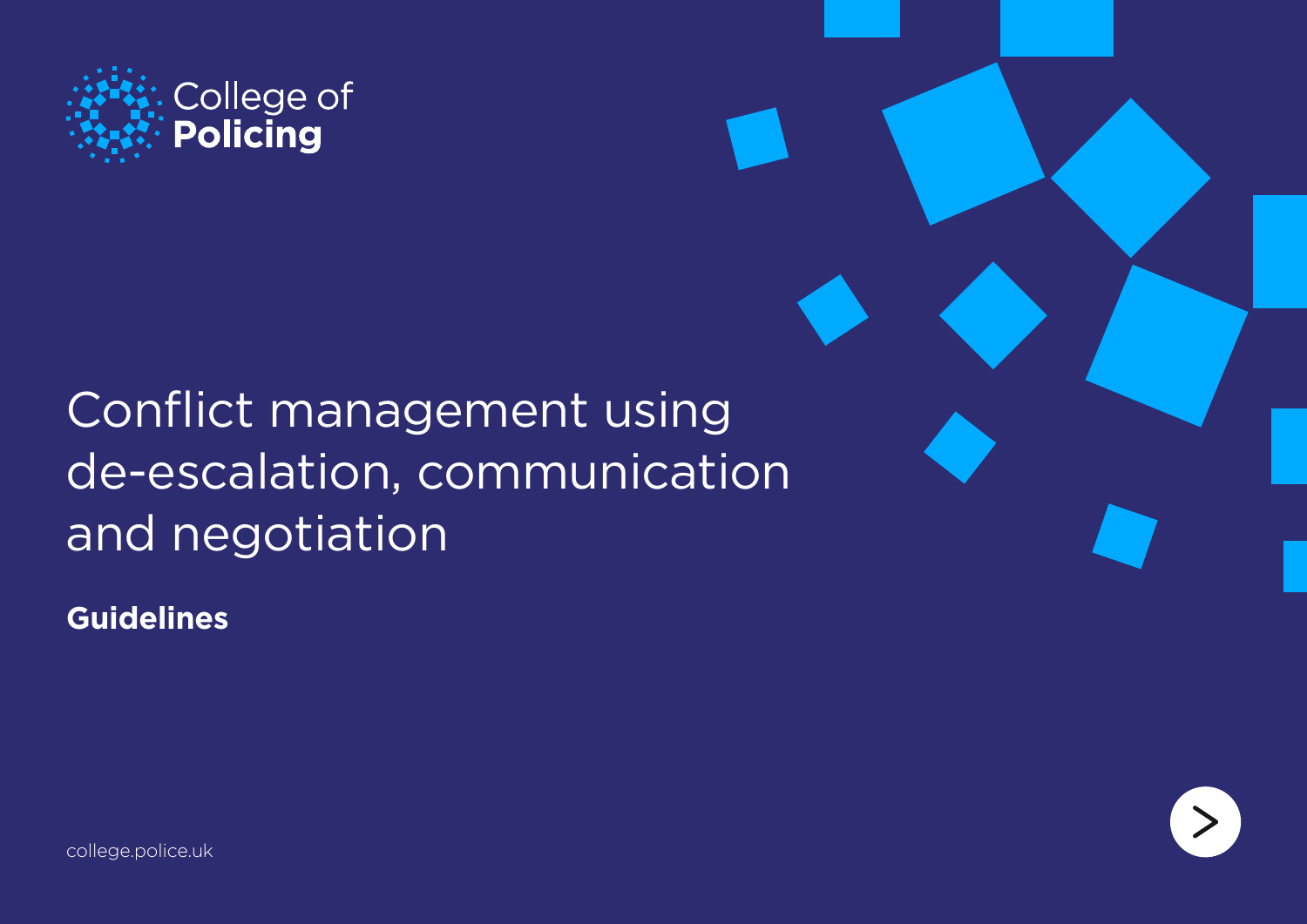**ii**

# Contents

| <b>Foreword</b>                                       | 1               |
|-------------------------------------------------------|-----------------|
| The guidelines                                        | 3               |
| <b>Keeping people safe</b>                            | 4               |
| <b>Introduction</b><br>What are these guidelines for? | 5<br>5          |
| Who developed these quidelines?                       | 5               |
| How evidence-based are these guidelines?              | 6               |
| Who are the guidelines for?                           | 6               |
| What's next?                                          | 6               |
|                                                       |                 |
| <b>Guideline 1: Conflict management skills</b>        | 7               |
| Evidence summary                                      | 7               |
| Situational awareness                                 | 8               |
| <b>Impact factors</b>                                 | 9               |
| People with communication difficulties                | 9               |
| Children and young people                             | 11              |
| Emotional awareness and self-regulation               | 11              |
| <b>Active listening</b>                               | 12 <sup>°</sup> |
| Verbal communication skills                           | 13              |
| Non-verbal communication skills                       | 15              |
| Scenario-based learning                               | 15              |

#### © College of Policing Limited (2020)

All rights reserved. No part of this publication may be reproduced, modified, amended, stored in any retrieval system or transmitted, in any form or by any means, without the prior written permission of the College or as expressly permitted by law.

Anyone wishing to copy or re-use all or part of this document for purposes other than expressly permitted by law will need a licence. Licence applications can be sent to the College of Policing lead for IPR/licensing.

Where we have identified any third-party copyright material, you will need permission from the copyright holders concerned.

For any other enquiries about the content of the document please email **[contactus@college.pnn.police.uk](mailto:contactus%40college.pnn.police.uk?subject=Conflict%20management)**

College of Policing Limited Leamington Road Ryton-on-Dunsmore Coventry CV8 3EN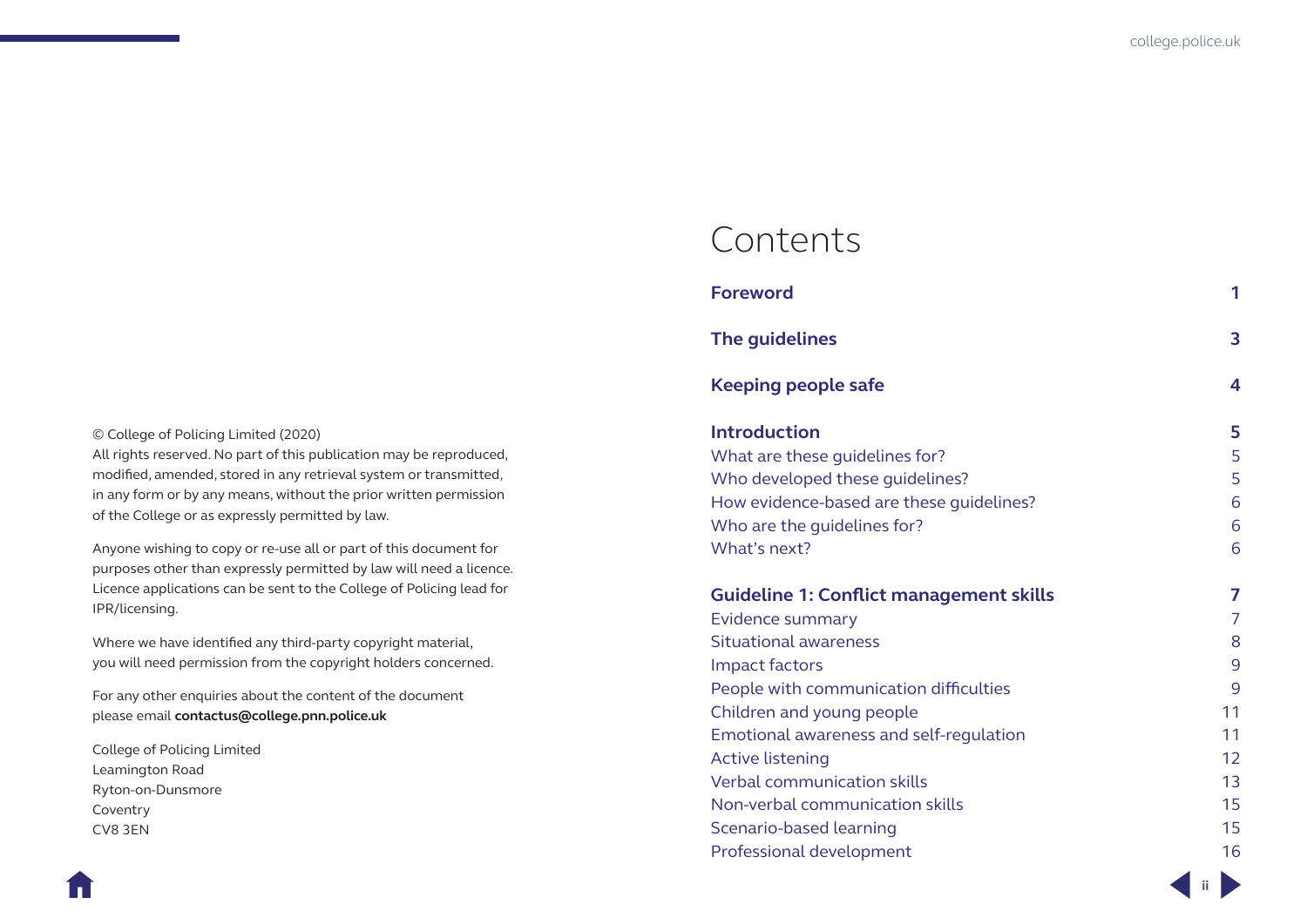## **[Guideline 2: Supervisory support](#page-20-0) 18**

A

| Evidence summary                                   | 18 |
|----------------------------------------------------|----|
| Wellbeing and resilience                           | 18 |
| <b>Stress</b>                                      | 19 |
| Being a victim of assault                          | 19 |
|                                                    |    |
| <b>Guideline 3: Learning the lessons</b>           | 21 |
| Evidence summary                                   | 21 |
| Evidence-based approach                            | 21 |
| Data on use of force, assaults against the police, |    |
| and police/public injuries                         | 22 |
|                                                    |    |
| <b>Guideline 4: Developing the evidence base</b>   | 23 |
| Evidence summary                                   |    |

**[References](#page-26-0) 24**

[23](#page-25-0)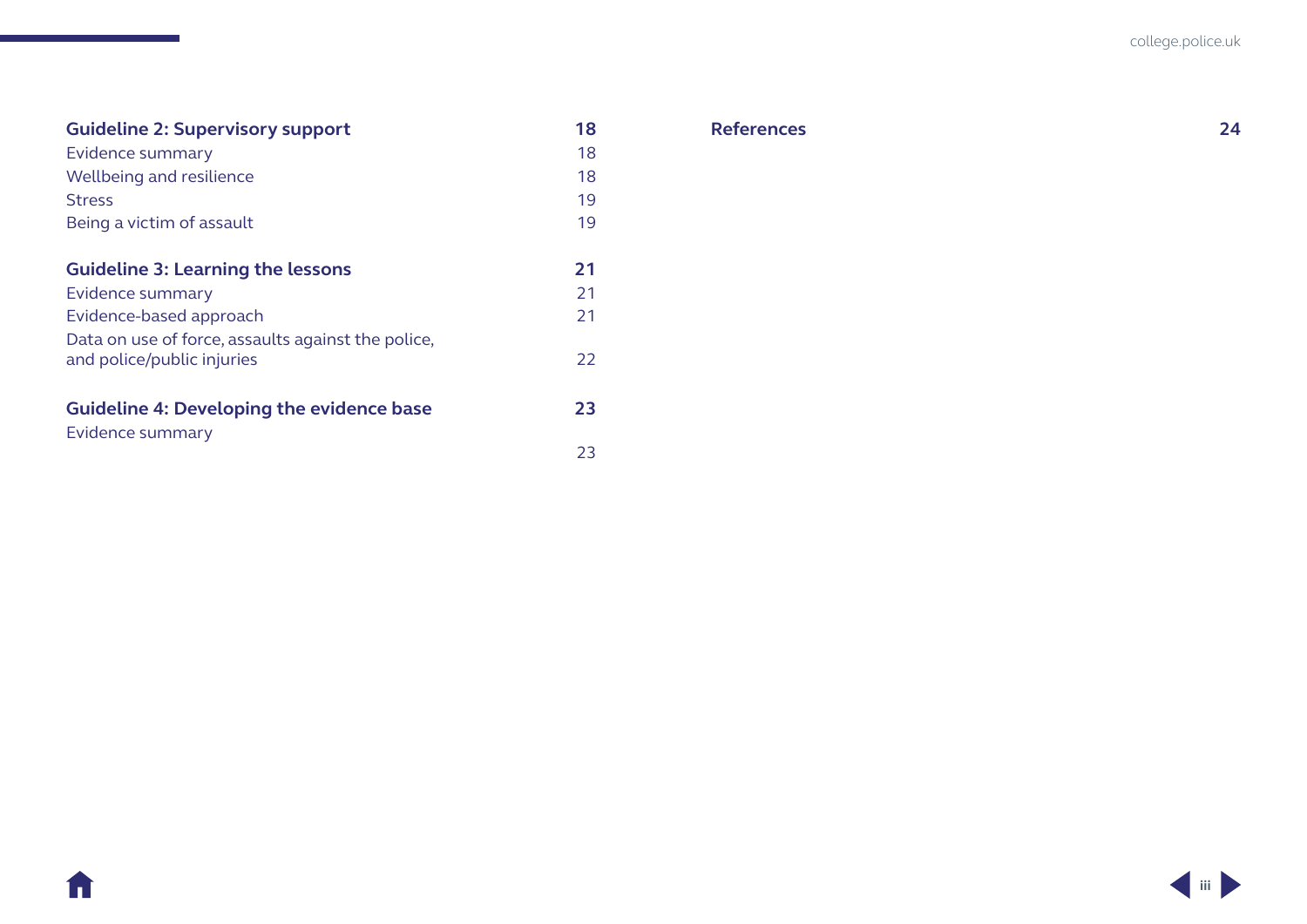Foreword **Policing** is a physically demanding and potentially dangerous profession. The police routinely have to respond to and deal with conflict situations involving violent and aggressive people. When responding to such situations, officers and staff put themselves in potential danger, and their actions can also have an impact on public safety, trust and confidence in the police. Every day, police officers and staff use their de-escalation, communication and negotiation skills in difficult and fast-moving situations to protect themselves and the public. This work is focused on ensuring adequate and structured support is in place, so officers and staff can develop and maintain the skills necessary to resolve conflict situations safely.

> There will always be occasions where officers and staff are required to go 'hands-on' and the use of force on an individual is necessary to protect the public, themselves or to effect an arrest. Officers and staff are trained to use the minimum force necessary and they often find themselves operating in highly charged environments where immediate decisions are needed. More can and should be done to stop police officers and staff becoming victims of assault. These assaults are abhorrent and come at a high human, social and economic cost. These guidelines are the first stage in a programme of work by the College of Policing to develop the national curriculum on personal safety. The work will support officers and staff who have to use force, by identifying the

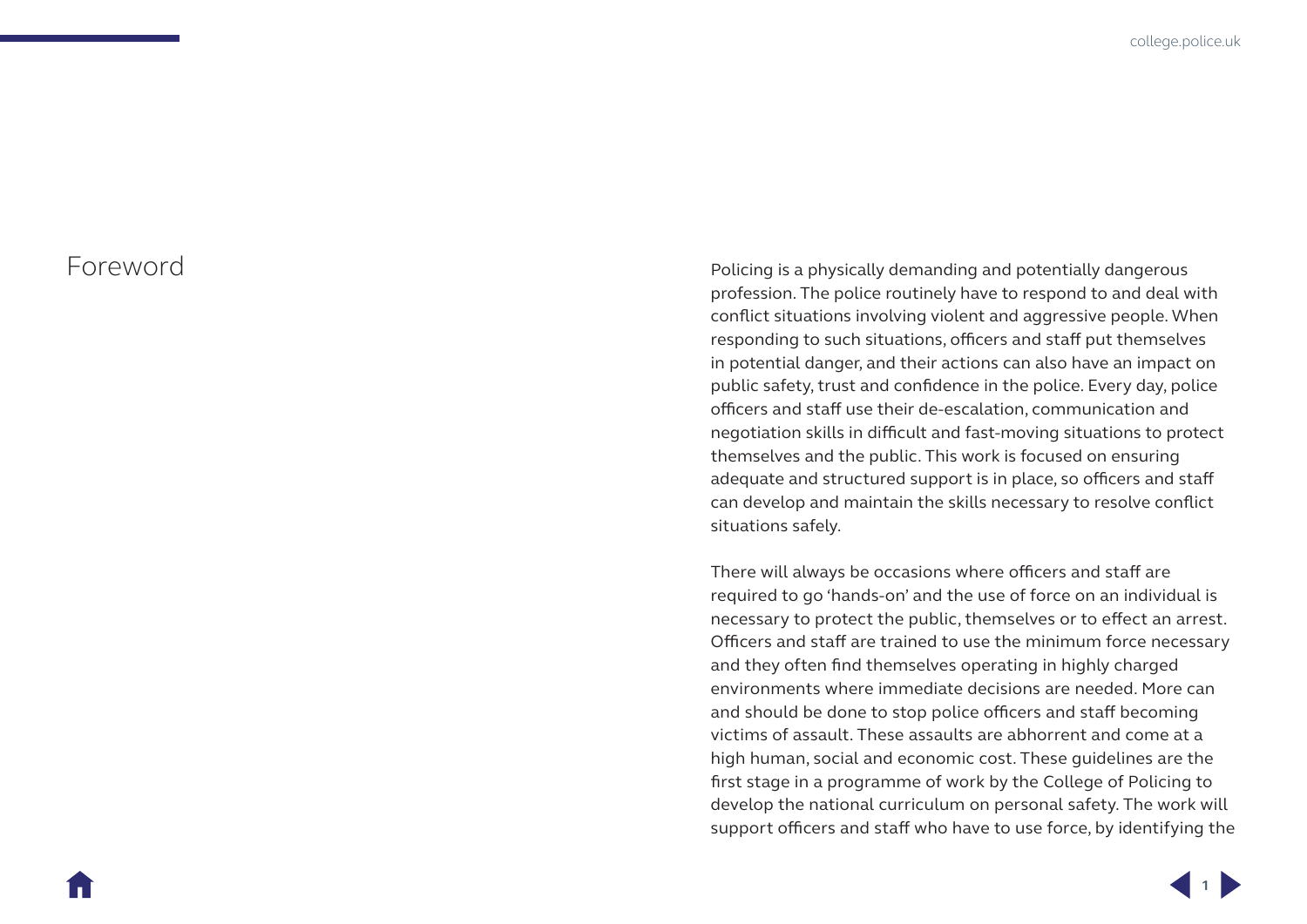tactics and techniques that are most safe and effective. This should lead to greater consistency in training.

All officers and staff would prefer to deal with conflict situations without needing to use force. This guidance looks to provide support by setting out how to assess and respond to situations in ways that minimise the chance that force will be needed. Developing evidence-based guidance on the most effective techniques to de-escalate, defuse conflict and 'cool down' situations is one way we can help officers to stay safe. Using effective de-escalation and communication techniques during confrontational encounters may also have other benefits. Research shows that police encounters where decision making is explained and individuals are treated with fairness, dignity and respect are likely to increase public compliance, cooperation and satisfaction, and help to reduce crime.1

The practitioners and subject experts who developed this guidance drew on their professional knowledge as well as extensive reviews of the evidence on techniques and tactics for managing conflict safely without force. Over 20,000 studies were sifted for relevance and quality to ensure only the best available evidence was included. This evidence has been supplemented with a call for practice as well as focus groups with frontline staff and observations of current personal safety training.

It has become clear during the course of this work that much of the current focus of personal safety training is on the physical techniques for containing and managing aggressive individuals. While we have encountered some really innovative approaches to developing de-escalation skills across the country, there is generally much less investment in the development of more specialist negotiation skills that are necessary for the safe resolution of these

encounters. It has also become clear that such training in a policing context has not been the subject of any rigorous research studies. In fact, there is very little research in the UK on the use of force and, in particular, the effect of police training. Much of the research evidence comes from the health sector, with several evaluations of staff de-escalation training to support the management of psychiatric patients. Though not directly relevant to policing, these findings have important implications for training officers and staff to resolve encounters safely.

But training is not the only thing that matters. Evidence shows that for successful transfer of learning into the workplace, learners must be motivated to learn the material, feel supported by the organisation and have the opportunity to use the new skills once back on the job.<sup>2</sup> As such, this guidance also includes organisational and supervisory guidelines to help ensure officers and staff are adequately supported to use skills that could keep them safer.

Guidance is just a starting point. We hope that by reviewing the evidence and developing guidelines on what is known so far, this will act as a catalyst for further action. Working together as practitioners and subject experts, we have already identified opportunities to improve our safety training for officers and staff and equip them with the skills to help keep them safe.

ACC Dave Hardcastle Chair of Guideline Committee National Lead for Response Policing



<sup>1</sup> Mazerolle et al. (2013).

<sup>2</sup> Salas et al. (2012)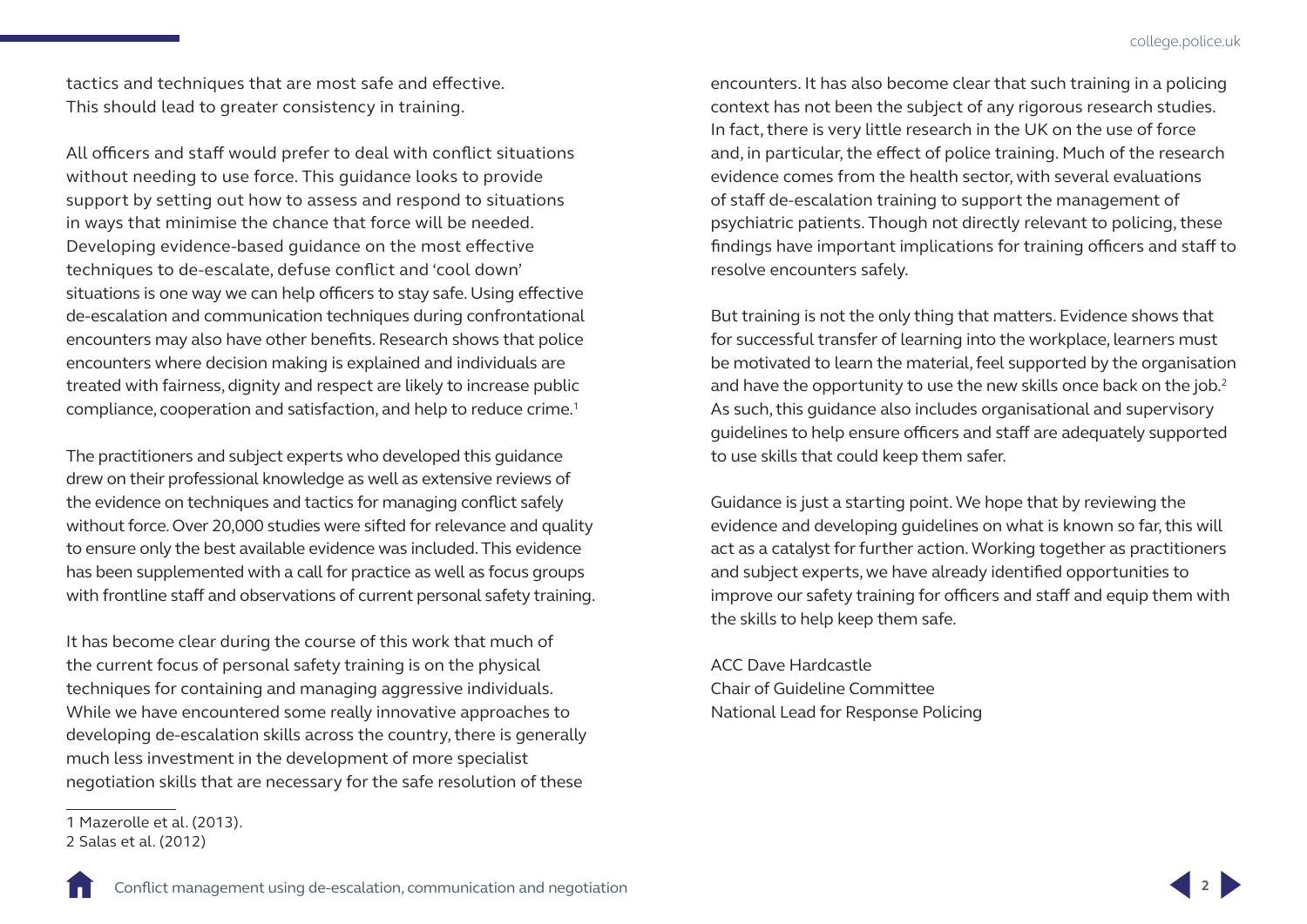<span id="page-5-0"></span>The guidelines These College of Policing guidelines focus on how to resolve conflict in everyday encounters between the police and the public without using force, where possible. The guidelines are designed to encourage safer resolution, reduce the risks of assault to officers and staff, and improve public safety. There will, however, always be conflict situations where using force is necessary and the safest response.

The guidelines cover the following areas:

- conflict management skills
- supervisory support
- $\blacksquare$  learning the lessons
- developing the evidence base.

The type and strength of the evidence underpinning each guideline is shown together. The supporting information that follows includes a brief summary of the evidence and explains what the guideline might mean in practice. Details about the process used to develop the guidelines and supporting information are available **here**.

#### **Evidence-base ratings:**



Overall strength of the empirical evidence

**Availability of practitioner evidence**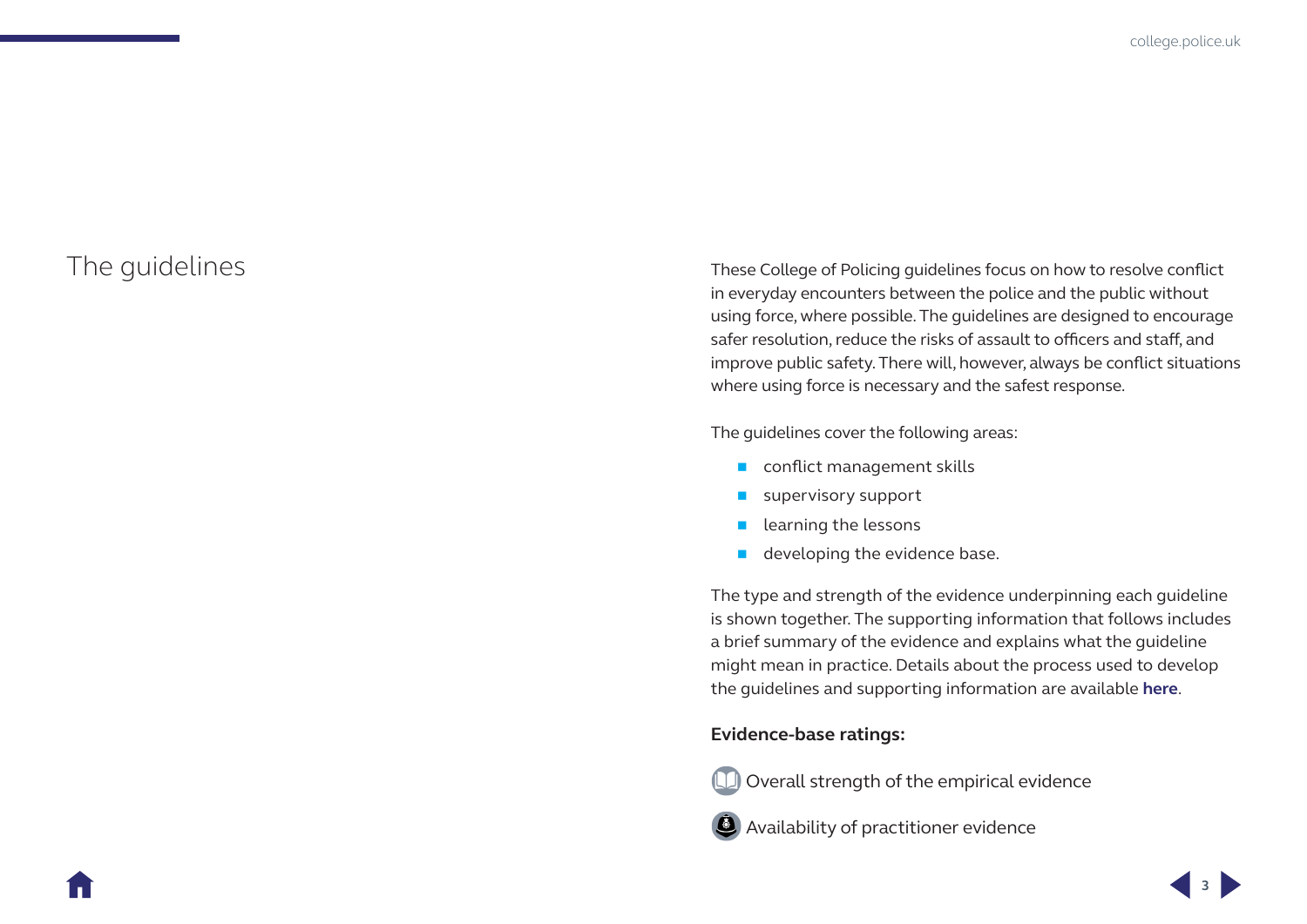$\geq$ 

## <span id="page-6-0"></span>**Keeping people safe**

# **1 Conflict management skills**

**Chief Constables** should ensure [officers and staff are sufficiently skilled](#page-9-1)  in the following non-physical aspects of conflict management to reduce the risk of them being assaulted and increase public safety:

- $\blacksquare$  Situational awareness, including awareness of the impact factors that may affect the likelihood of officers/ staff and the public using force.
- **Emotional awareness and** self-regulation.
- **Active listening.**
- Verbal and non-verbal communication and specialist negotiation skills.

The most effective way for officers and staff to develop and maintain these skills is likely to be realistic scenario-based training that draws on evidence from real-world situations (eg, body-worn video footage). Such training should be linked to, and build on, the initial and annual personal safety training on the physical aspects of conflict management that forces deliver to their officers and staff.

Evidence-base: empirical evidence good|moderate|limited

practitioner evidence available

#### **2 Supervisory support**

**Chief constables** should ensure supervisors have:

 $\blacksquare$  the knowledge, skills and capacity to support officers and staff who have been assaulted

 $\rightarrow$ 

 $\blacksquare$  awareness of the factors that may escalate conflict in order to prevent assaults against officers and staff, and ensure appropriate use of force.

These factors could relate to officers [and staff \(eg, wellbeing and resilience,](#page-20-1)  stress, being a victim of assault), the public or situations.

Awareness can be maintained by:

- $\blacksquare$  routine informal debriefing
- regular one-to-ones

Evidence-base: empirical evidence good|moderate|limited

practitioner evidence available

 $\blacksquare$  checking any patterns in data on use of force, assaults against the police, and police/public injuries.

#### **3 Learning the lessons**

**Chief constables** should ensure forces take an evidence-based approach to [developing and maintaining officer and](#page-23-1)  staff skills in the non-physical aspects of conflict management, use of force and personal safety.

 $\rightarrow$ 

Existing data should be used where available. This may include:

- $\blacksquare$  data on use of force, assaults against the police, and police/public injuries
- **P** root-cause analysis
- post-incident debriefs.

#### **4 [Developing the evidence base](#page-25-1)**

**Chief constables** should work with the College, the wider police service and relevant partner agencies, as well as academia and other experts to develop the evidence base on the use of force, assaults against the police and police/public injuries, by:

- analysing police data
- $\blacksquare$  exploring and sharing current training practices
- $\blacksquare$  testing the impact of training innovations (eg, content, method of delivery and frequency of training).

#### Evidence-base:

empirical evidence good|moderate|limited

practitioner evidence available

### Evidence-base:

empirical evidence good|moderate|limited

practitioner evidence available

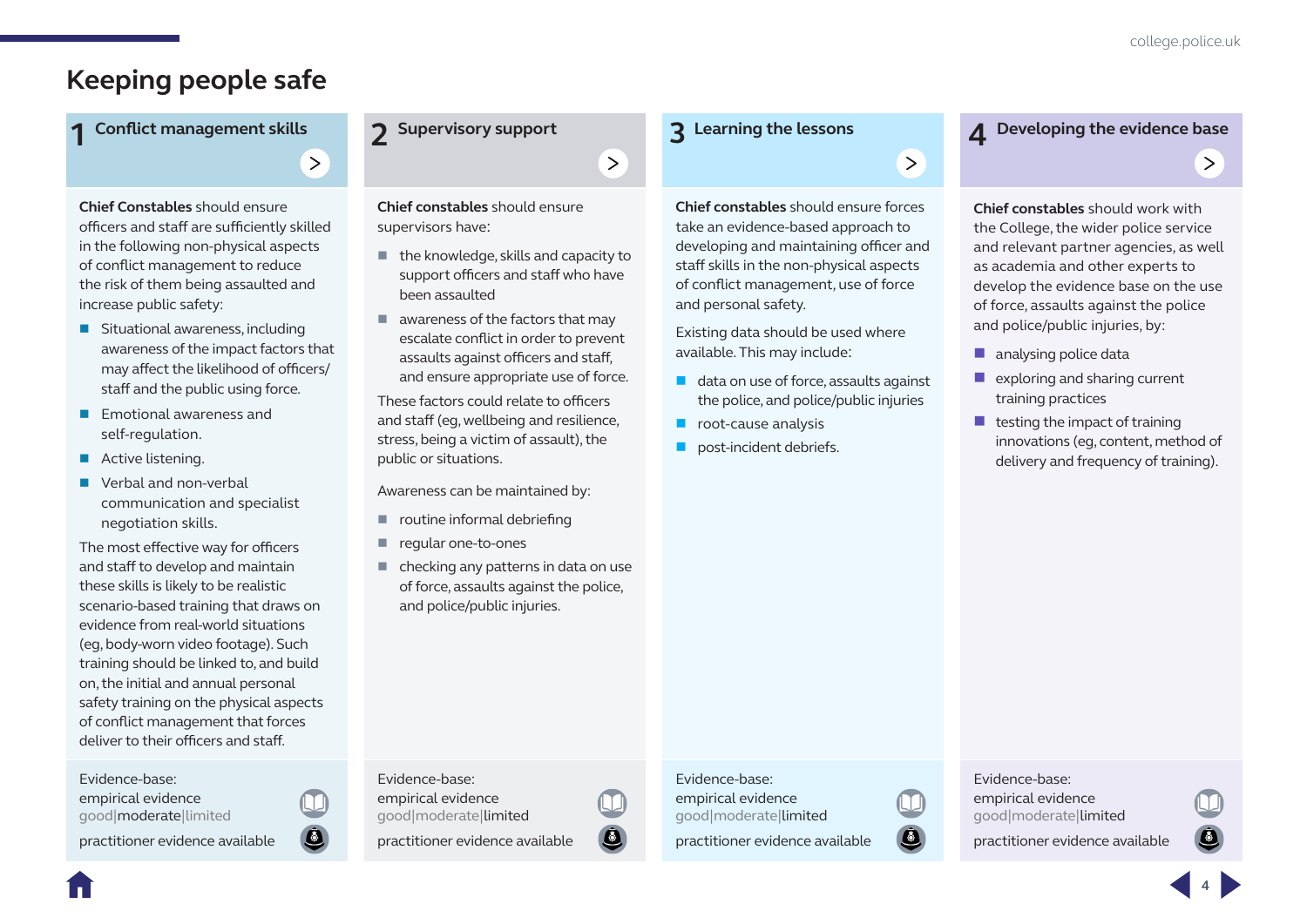# <span id="page-7-0"></span>Introduction **What are these guidelines for?**

The College guidelines and supporting information are designed to provide clear evidence-based guidance to forces on how to keep officers and staff safe, by helping them to resolve conflict without needing to use force, where possible. The aim of the guidance is to ensure that officers and staff are properly supported to develop their skills in the non-physical aspects of conflict management.

In some situations, for example where there is an imminent risk to life, force will be necessary and likely to be the safest response. Officers and staff should also be skilled in tools and techniques to de-escalate situations without using force, when it is appropriate to do so, and be confident in their ability to use these skills to help resolve situations safely. Officers and staff use these skills routinely in their day-to-day work, but the degree to which these skills are formally taught as part of their professional development varies.

#### **Who developed these guidelines?**

The guidelines were developed collaboratively by a guideline committee and an internal College development team. The guideline committee was made up of frontline and specialist police practitioners, academics, and subject matter experts. The role of the guideline committee was to consider the evidence and draft the guidelines, taking into account the views of stakeholders.

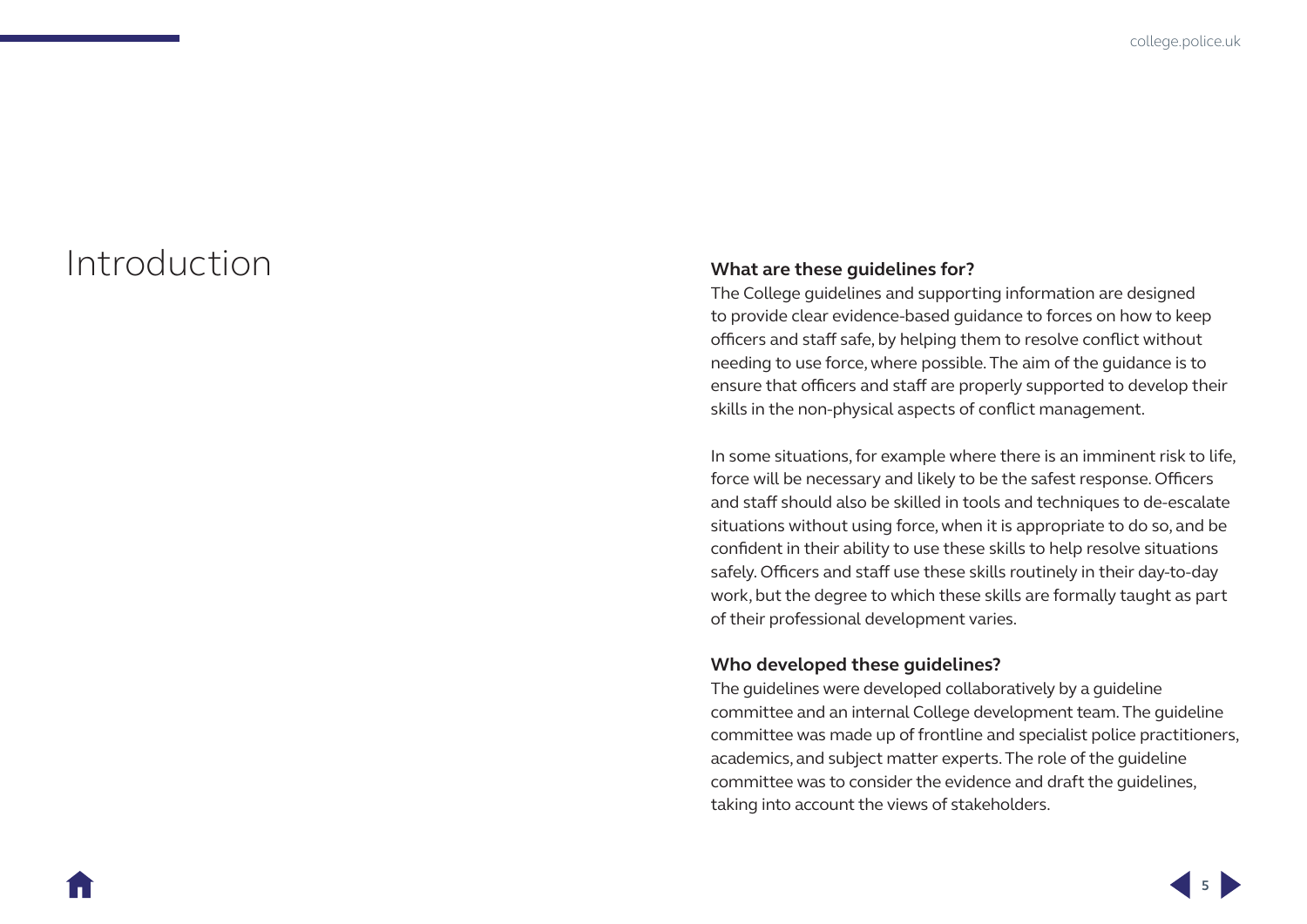#### <span id="page-8-0"></span>**How evidence-based are these guidelines?**

The guidelines and supporting information draw on the **[best available](https://whatworks.college.police.uk/About/Pages/What-is-EBP.aspx)  [evidence](https://whatworks.college.police.uk/About/Pages/What-is-EBP.aspx)**, in this case an extensive review of the relevant research along with insights from frontline officers and staff, gathered through focus groups. Although the research evidence in this area is fairly limited in policing, the emerging picture from healthcare is that training in specific communication skills can help reduce assaults against staff. Because of the state of the evidence, it is not possible to be prescriptive about what should be included in conflict management training, how it should be taught or how often. There was, however, sufficient consistency across the studies that showed training was effective for the guideline committee to give a clearer idea of the key skills that officers and staff are likely to need.

Text boxes in the supporting information outline potential training content for officers and staff. The text boxes contain practical advice from the front line – which may be particularly helpful to new recruits – and example communication models. The practical advice from the front line came from a number of sources, including the officers and staff who took part in the focus groups. They were also informed by the **[communications module](https://www.mle.ncalt.pnn.police.uk/CourseContent/29500/PSM_MOD_06_COMMUNICATION.pdf)** of the Personal Safety Manual, crisis negotiator training, National Police Firearms Curriculum and the **[Armed Policing Authorised](https://www.app.college.police.uk/app-content/armed-policing/)  [Professional Practice](https://www.app.college.police.uk/app-content/armed-policing/)**, all of which have been developed by subject matter experts, and frontline officers and staff. The communication models came from existing police training and guidance. Some of the models are similar to one another, which is to be expected, but have been included to show the volume and diversity of material available. Officers and staff do not need to know all the models or learn them 'off by heart'. It would be better if they understood the principles underpinning them and were able to apply them in operational settings.

#### **Who are the guidelines for?**

The guidelines are primarily aimed at chief constables. The more detailed supporting information is intended for learning and development leads and other strategic leads in forces. This information may also be of interest to supervisors in supporting their teams, and frontline officers and staff in developing their own approaches to managin. The practical advice and communication models in the text boxes may be of particular value to less experienced officers and staff.

#### **What's next?**

The College would like to encourage further work in this area by:

- $\blacksquare$  identifying the physical tactics and techniques that are most likely to be safe and effective to support officers and staff who have to use force
- building the evidence base related to effective conflict management in policing
- $\blacksquare$  developing a better understanding of the impact of different approaches to training and the development of these skills.

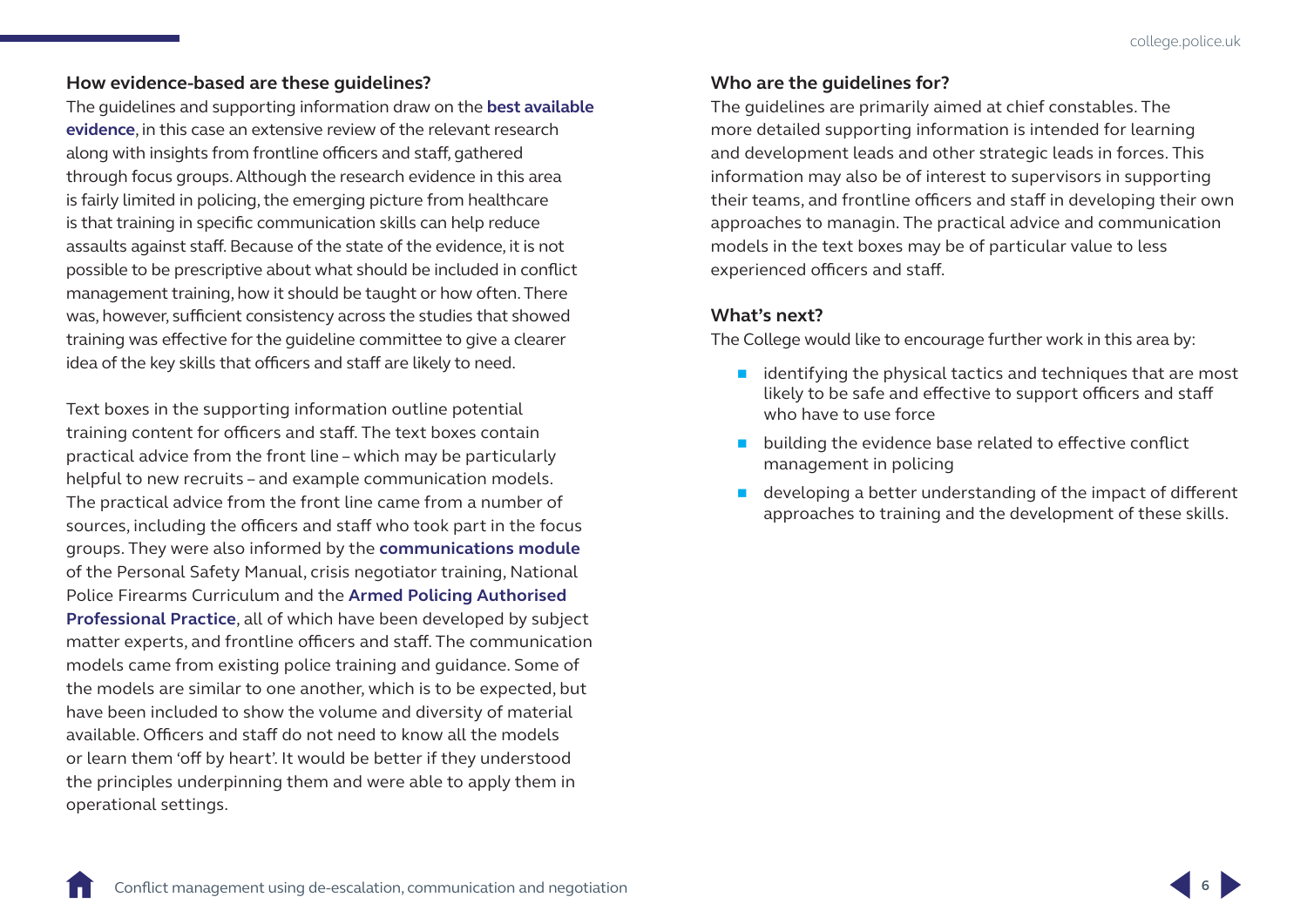# <span id="page-9-1"></span><span id="page-9-0"></span>Guideline 1: **Conflict management skills**

**Chief constables should ensure officers and staff are sufficiently skilled in the following non-physical aspects of conflict management to reduce the risk of them being assaulted and increase public safety:**

- Situational awareness, including awareness of the impact **factors that may affect the likelihood of officers/staff and the public using force.**
- **Emotional awareness and self-regulation.**
- **Active listening.**
- **Verbal and non-verbal communication and negotiation skills.**

**The most effective way for officers and staff to develop and maintain these skills is likely to be realistic scenario-based training that draws on evidence from real-world situations (eg, body-worn video footage). Such training should be linked to, and build on, the initial and annual personal safety training on the physical aspects of conflict management that forces deliver to their officers and staff.**

### **Evidence summary**

There was promising evidence to show that training associated with reductions in incidents of aggression and physical violence shared common features, such as:

- $\blacksquare$  a focus on understanding the motivations of others and showing empathy
- $\blacksquare$  teaching specific interpersonal communication skills (eg, non-verbal communication and active listening)
- a focus on how to control one's own emotions and remain calm
- some element of scenario-based role-play or live simulation.

This evidence was based on 18 studies that tested de-escalation or conflict management training. The majority of studies were carried out in a healthcare setting, and five in a policing context.

#### **Evidence-base:**



Empirical evidence: good|**moderate**|limited

Practitioner evidence: **available**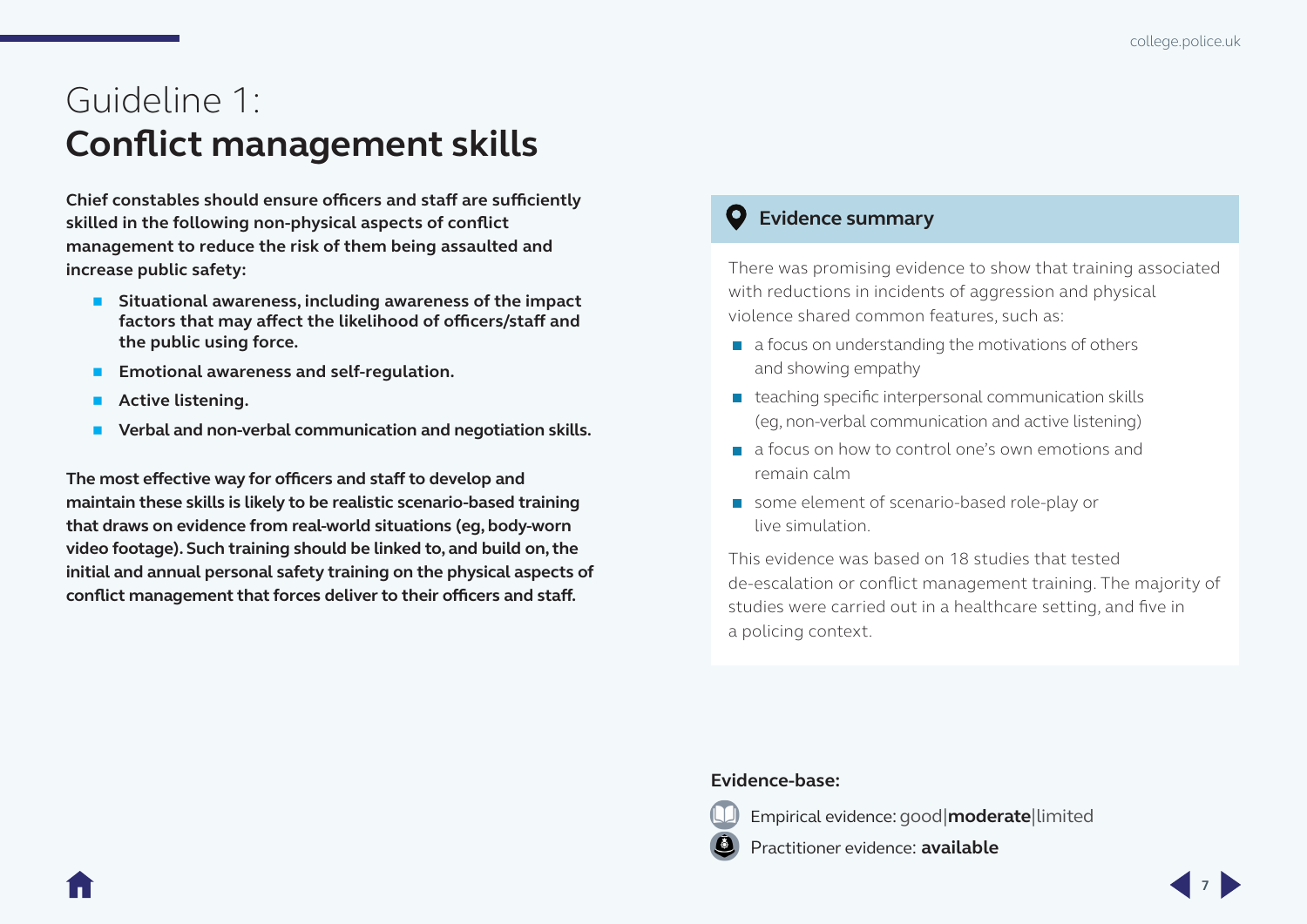<span id="page-10-0"></span>Officers and staff routinely find ways to manage conflict situations without physical force. While many are already highly skilled in the non-physical aspects of conflict management, forces have responsibility for ensuring that all officers and staff have these skills to a consistently high standard.

Dialogue and communication are central to specialist training in public order, crisis negotiation and firearms. How much other frontline officers and staff are taught the non-physical aspects of conflict management currently varies between forces. This is due to competing training priorities and time/resource pressures. These skills are sometimes included in forces' personal safety training, the content and delivery of which is determined locally.

Personal safety training standards are currently set by the College of Policing and supported by the **[Personal Safety Manual](https://www.mle.ncalt.pnn.police.uk/CourseContent/29495/PSM_MOD_01_INTRODUCTION.pdf)**. The manual comprises a comprehensive set of learning resources and guidance on all aspects of officer and staff safety, including a **[module](https://www.mle.ncalt.pnn.police.uk/CourseContent/29500/PSM_MOD_06_COMMUNICATION.pdf)** focused specifically on tactical communication techniques to prevent, defuse and manage conflict situations without using physical force.

#### **Situational awareness**

Situational awareness is the ability to perceive and process potential threats in the environment. The importance of maintaining high levels of situational awareness in conflict situations was stressed both by officers and staff in the forces groups, as well as by members of the guideline committee. The evidence review found that situational awareness was a skill that could be taught.

Situational awareness can help officers and staff make a dynamic risk assessment and to decide whether, when and how to be assertive and seek to take control of a situation. The National

Decision Model – which officers and staff should understand and be able to use – involves assessing the situation, including any specific threat, the risk of harm and the potential for benefits. Wherever circumstances allow, officers and staff should:

- obtain as much information as possible from the control room before arriving
- $\Box$  gather as much information as possible from the scene on arrival (eg, from what is seen and heard, witnesses and CCTV)
- **n** make a threat/risk assessment based on this information

#### **Example model – the BUGEE (TASER Curriculum)**

Following the BUGEE mnemonic may create time and space for officers and staff to assess risk, decide on the most appropriate course of action, and potentially defuse the situation:

- **B**e prepared to back off
- **U**se of effective cover
- **G**ive space and time if possible
- **E**arly negotiation
- **E**vacuate immediate area.

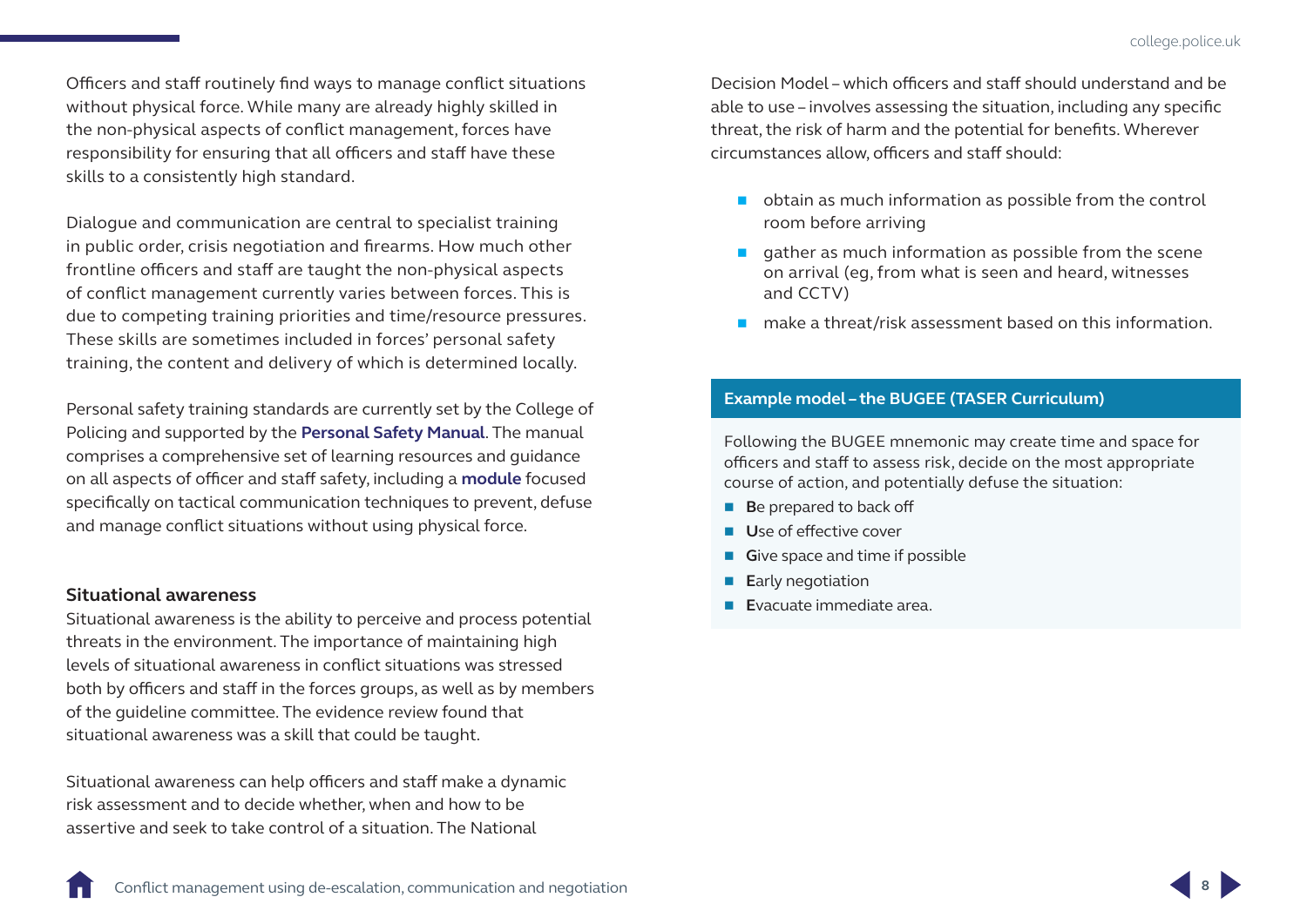#### <span id="page-11-0"></span>**Practical advice from the front line – situational awareness**

- Where possible, take a moment to assess the threats that you, the person and other members of the public face in the situation.
- Try to create a clear safe distance in case of escalation or going 'hands-on'.
- Maintain awareness of your surroundings (eg, the presence of bystanders, busy roads, the arrival of backup).
- $\blacksquare$  High levels of adrenaline can result in a loss of peripheral vision. Try to sweep your head and glance sideways at regular intervals to stop yourself focusing your attention exclusively on the person, and maintain an awareness of the wider environment.
- $\blacksquare$  Pay attention to potential danger cues the person may be displaying (eg, clenching fists, raising hands above waist) to help you make a more accurate risk assessment, predict the person's actions, and increase your reaction time.
- $\blacksquare$  Recognise that what someone says may be different to their body language.
- Remember that anxiety and/or loss of verbal or physical control can be early indicators of a potential physical act being carried out.
- $\blacksquare$  Think about what else could be going on (eg, the person being in mental health crisis or having difficulties communicating).
- Consider that a person's behaviour and reactions to a situation may be due to a mental or physical illnesses, physical disability, reduced mental capacity or neurological difference (eg, autism).

#### **Impact factors**

The **[Personal Safety Manual](https://www.mle.ncalt.pnn.police.uk/CourseContent/29500/PSM_MOD_06_COMMUNICATION.pdf)** sets out a series of 'impact factors' that are thought to make potential conflict situations higher risk, such as weapons, crowds, alcohol, prior knowledge about or the relative size and build of the people involved. Dynamic risk assessments of situations can be supported by officers and staff being aware of such impact factors and taking them into account along with other information about the threats they face.

The evidence review showed that the chances of officers being assaulted increased in high-crime neighbourhoods or when citizens were hostile towards the police and/or intoxicated.

The evidence review also highlighted factors – mainly from US research – that have increased the likelihood of the police use of force. Some of these are not recognised impact factors and do not justify using force (eg, someone who happens to be young, male, or Black). Others, however, could be relevant to dynamic risk assessments and might be regarded as potential impact factors (eg, weapons, intoxication, or resistance or abusiveness). Understanding which factors can affect safety and give sufficient reason to use force might support better decision making.

#### **People with communication difficulties**

Officers and staff may inadvertently escalate conflict by the way they interact with people who find it difficult to communicate. These may include people with mental or physical illnesses, physical disabilities, learning difficulties or reduced mental capacity, or developmental or neurological differences (eg, autism). They may also include people who are not fluent in English or are intoxicated. Officers and staff will need to keep an open mind about what could be causing someone's communication

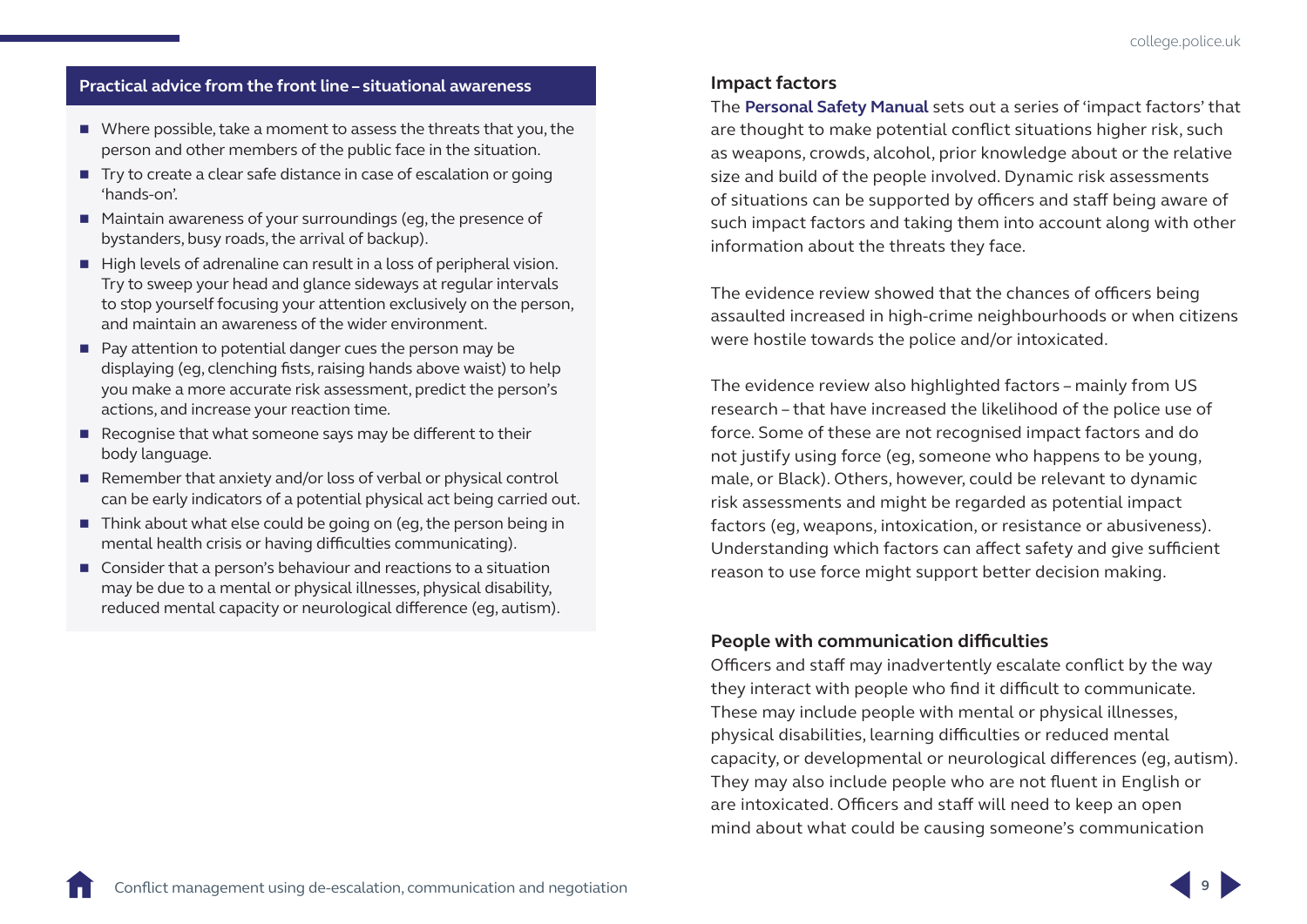difficulties, as appearances can be deceiving (eg, someone in diabetic crisis may appear drunk). It is not the job of the police to make clinical decisions.

Regardless of why someone might have communication difficulties, the potential for confrontation is likely to be increased if that person:

- $\blacksquare$  is agitated, confused and/or scared
- **E** cannot understand what is happening or what they are being asked or told
- $\blacksquare$  is unable to follow instructions, or cannot behave in ways that officers and staff expect them to.

There is also **[growing recognition](https://assets.publishing.service.gov.uk/government/uploads/system/uploads/attachment_data/file/655401/Report_of_Angiolini_Review_ISBN_Accessible.pdf)** that using force and restraining people who are in mental health crisis, experiencing acute behaviour disturbance, or suffering from drug- or substanceinduced psychosis can pose a life-threatening risk.

Officers and staff may need to adjust how they interact with people with communication difficulties, and consider how people may perceive and respond to the presence, attitudes and demeanour of the police. Effective communication could enable officers and staff to make more accurate risk assessments, by giving them extra time in dynamic situations and encouraging people to provide more information.

Further information is available in the **[Authorised Professional](https://www.app.college.police.uk/app-content/mental-health/mental-vulnerability-and-illness)  [Practice on Mental Health](https://www.app.college.police.uk/app-content/mental-health/mental-vulnerability-and-illness)**, MIND's police guides on **[autism](https://www.autism.org.uk/~/media/nas/documents/publications/autism-a-guide-for-police.ashx)** and **[mental health](https://www.mind.org.uk/media-a/2116/2013-12-03-mind_police_final_web.pdf)**, and from the **[National Police Autism Association](http://www.npaa.org.uk/)**.

#### **Practical advice from the front line – mental health and capacity, and neurodiversity**

- Approach the person calmly with an open, non-threatening stance.
- Don't get too close to the person. Give them plenty of space.
- Use a low, consistent voice. Do not shout or use threatening language.
- Introduce yourself, ask for the person's name and use it.
- Be sensitive and compassionate.
- $\blacksquare$  Break up complex information into short sentences with simple language.
- Consider using pictures or symbols if the person responds better to non-verbal communication.
- Remember the person may take what you say literally (eq. 'it will take a couple of minutes').
- Be patient, pause regularly and check the person's understanding.
- $\blacksquare$  Try to explain, as much as possible, that you are no physical threat to them.
- $\blacksquare$  Try to move the person to a calmer and more familiar place, with fewer people and less noise.
- Avoid any physical contact (eg. a reassuring hand on the shoulder) unless it is necessary (eg, to restrain them).
- Ask whether the person has any problems you may not know about.
- $\blacksquare$  Be alert to changes in behaviour.
- Understand that the person may become defensive or aggressive because of previous experiences with people in authority.
- Ask them what has been happening.
- Patiently try to draw out an explanation for their behaviour (eg, to understand and respond to the impact of any trauma).

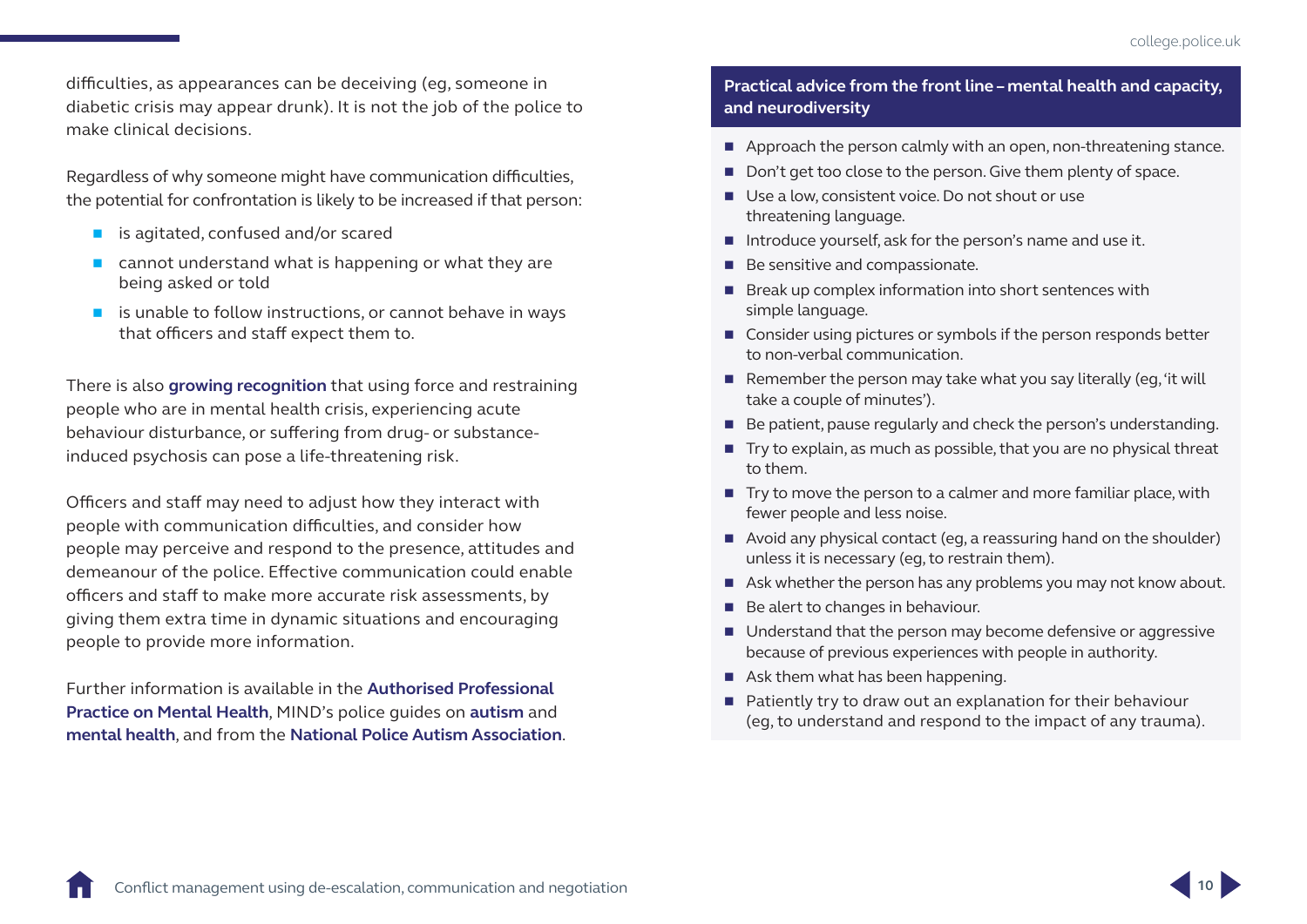#### <span id="page-13-0"></span>**Practical advice from the front line – mental health and capacity, and neurodiversity (continued)**

- Summarise what the person has told you back to them.
- Acknowledge the person's situation and experience, and explain that you can see how it could be affecting them (eg, causing them distress).
- Ask the person if anything has helped before, and how you can help now (eg, phoning someone).
- Calm the person before taking further action, if possible.
- $\blacksquare$  Repeatedly reassure the person and explain what is going to happen.
- Seek advice and support from a medical professional at the earliest opportunity.

### **Children and young people**

The way the police manage confrontation involving children and young people is a sensitive issue. The National Police Chiefs' Council's **[strategy on child-centred policing](https://www.npcc.police.uk/documents/edhr/2015/CYP Strategy 2015 2017 August 2015.pdf)** states that officers and staff should:

- $\blacksquare$  treat people who are under the age of 18 as children
- regard their safety, welfare and wellbeing, which is required under sections 10 and 11 of the Children Act 2004 and the United Nations Convention on the Rights of the Child.

Children and young people will have vulnerabilities because of their physical, emotional and cognitive development. This could mean they behave differently to adults in response to distress or trauma. Some children and young people who come into contact with the police will also have physical and mental illness, reduced mental capacity or neurological differences (eg, autism spectrum disorder). For these reasons, the practice advice in the previous section can also be applied to conflict situations involving children and young people.

### **Emotional awareness and self-regulation**

Emotional awareness and self-regulation are key aspects of emotional intelligence – the ability to identify and manage your own emotions and the emotions of others. Officers and staff felt that their emotional intelligence was closely linked to their ability to communicate effectively in difficult situations. They talked about the importance of:

- **demonstrating empathy**
- understanding possible reasons for a person's behaviour
- being aware of the impact of their own behaviour on others
- being aware of how impact factors can affect decision making.

Officer and staff experience was supported by the evidence review. The review showed the training that reduced assaults or violence, or changed behaviour, typically focused on:

- aspects of emotional intelligence
- **understanding the motivations of others**
- $\blacksquare$  showing empathy
- controlling one's own emotions and remaining calm.

#### **Practical advice from the front line – emotional awareness and self-regulation**

- $\blacksquare$  Be assertive, signal non-aggression and use active listening skills during an incident.
- Be aware of your body language and how this might come across to others.
- $\blacksquare$  Try to understand that people are shouting at the uniform, not necessarily at you.
- Recognise your own stress and do not let it build up.
- Remember it takes a lot of effort for someone to remain angry and aggressive, and that they are likely to calm down at some point.

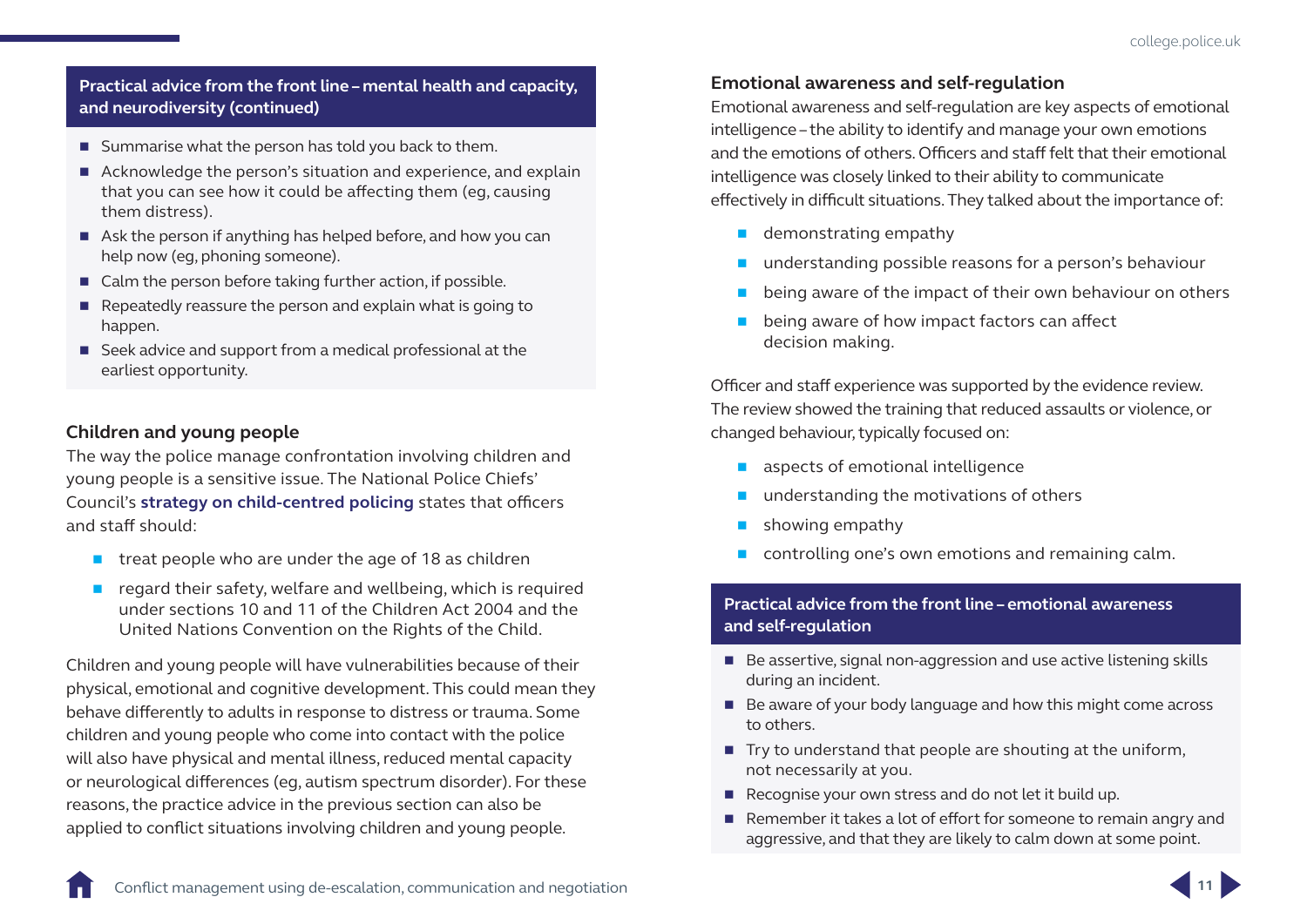#### <span id="page-14-0"></span>**Active listening**

Active listening is a system of opening and maintaining communications through the use of empathy, listening and body language. It is a skill that can be acquired and developed with practice. However, active listening can be difficult to master so its development may take time and patience.

Active listening should be used throughout an encounter. Being open to what a person is saying helps to build rapport, which could help reduce tension. Crisis and hostage negotiators use 'verbal containment' to lower the risk of violence. If a person is using their energy in communicating, they might be less likely to use force.

#### **Practical advice from the front line – active listening**

- Be open, receptive, unbiased and fair, and avoid making assumptions.
- Stand at a comfortable distance from the person and slightly side-on to promote cooperation.
- Look at the person, to show you are listening.
- $\blacksquare$  Make it clear that you have plenty of time for the conversation.
- Use open questions to encourage conversation.
- Use pauses appropriately to allow the person to respond.
- Nod your head to indicate understanding or to encourage the person to keep talking.
- $\blacksquare$  Listen to the whole message, take notice of the use of words, tone and body language.
- Paraphrase what they have told you and check understanding.
- Show empathy and demonstrate understanding.
- Avoid criticism, and praise appropriately.
- $\blacksquare$  If necessary, criticise their behaviour rather than them personally.
- Avoid fake understanding.
- Do not take sides.
- Where possible, act on what is said, however trivial it may seem to you.

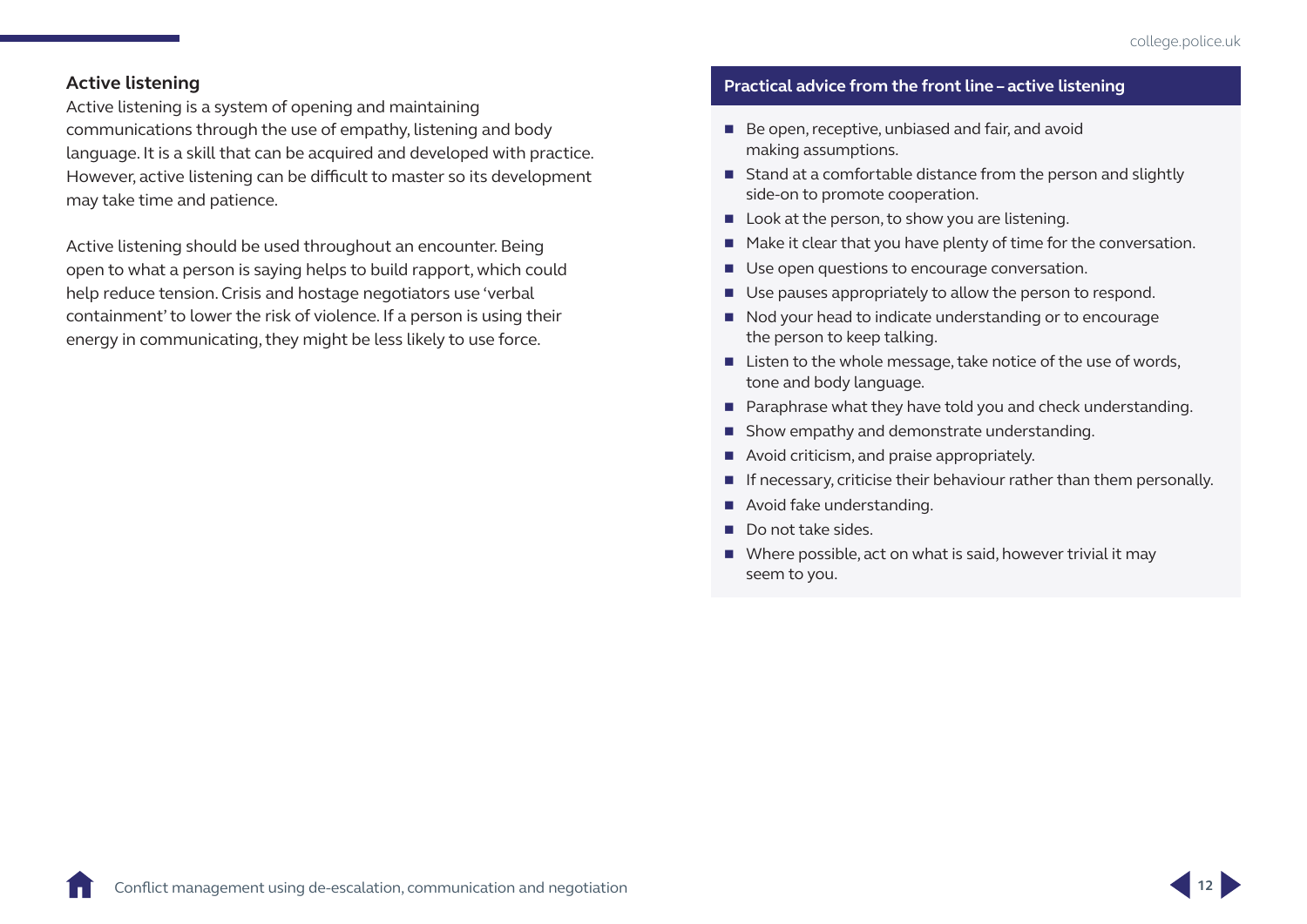#### <span id="page-15-0"></span>**Example model - MOREPIES (crisis negotiator training)**

This mnemonic was developed by the FBI to help crisis negotiators remember the key steps involved in active listening when they are under pressure. The model may be a useful in a wider range of situations:

- Minimal encouragers Use verbal and non-verbal communication (eg, nodding) to show you are listening and interested in what a person is saying.
- Open questions Use open-ended rather than closed questions to draw out information from the person.
- **R**eflection Repeat or echo recent words or phrases the person has used.
- **Effective pauses Use silences before or after something** meaningful to:
	- demonstrate you understand its important
	- allow the person to vent their frustration
	- give you time to think
	- encourage turn-taking in the conversation
	- help everyone to focus their thoughts and attention.
- **P**araphrase Summarise what the person has been saying in your own words to demonstrate understanding and allow for clarification.
- 'I' messages Start sentences with 'I' to personalise what you are saying, show responsibility and establish rapport.
- **E**motional labelling Tell the person you understand what effect the situation is having them on them (eg, 'I can see you are upset, this must be frustrating for you').
- **Summary Sum up what has been said in your own words.**

#### **Verbal communication skills**

Verbal communication describes the words and phrases, tone of voice, intonation and other expressions used when officers or staff interact with members of the public. Verbal communication was described by officers and staff as their first tactic in trying to de-escalate or defuse conflict situations. While many in the police already have excellent communications skills, training can help officers and staff to acquire, develop and maintain those skills. The evidence review suggested that specific communication techniques were a common element of effective training. Officers repeatedly stressed the value of effective verbal communication to create time and distance, slow things down and help build a rapport with an individual.

Research on procedural justice<sup>3</sup> has highlighted that officers can encourage people to be more cooperative by:

- qiving people a 'voice', letting them tell their side of the story, and listening
- $\blacksquare$  making impartial decisions and explaining how they were reached
- showing trustworthiness by being open and honest
- $\blacksquare$  treating people with dignity and respect.

The **[Personal Safety Manual](https://www.mle.ncalt.pnn.police.uk/CourseContent/29500/PSM_MOD_06_COMMUNICATION.pdf)** provides detailed information on the key principles of effective communication to achieve these aims.



<sup>3</sup> Mazerolle et al. (2013).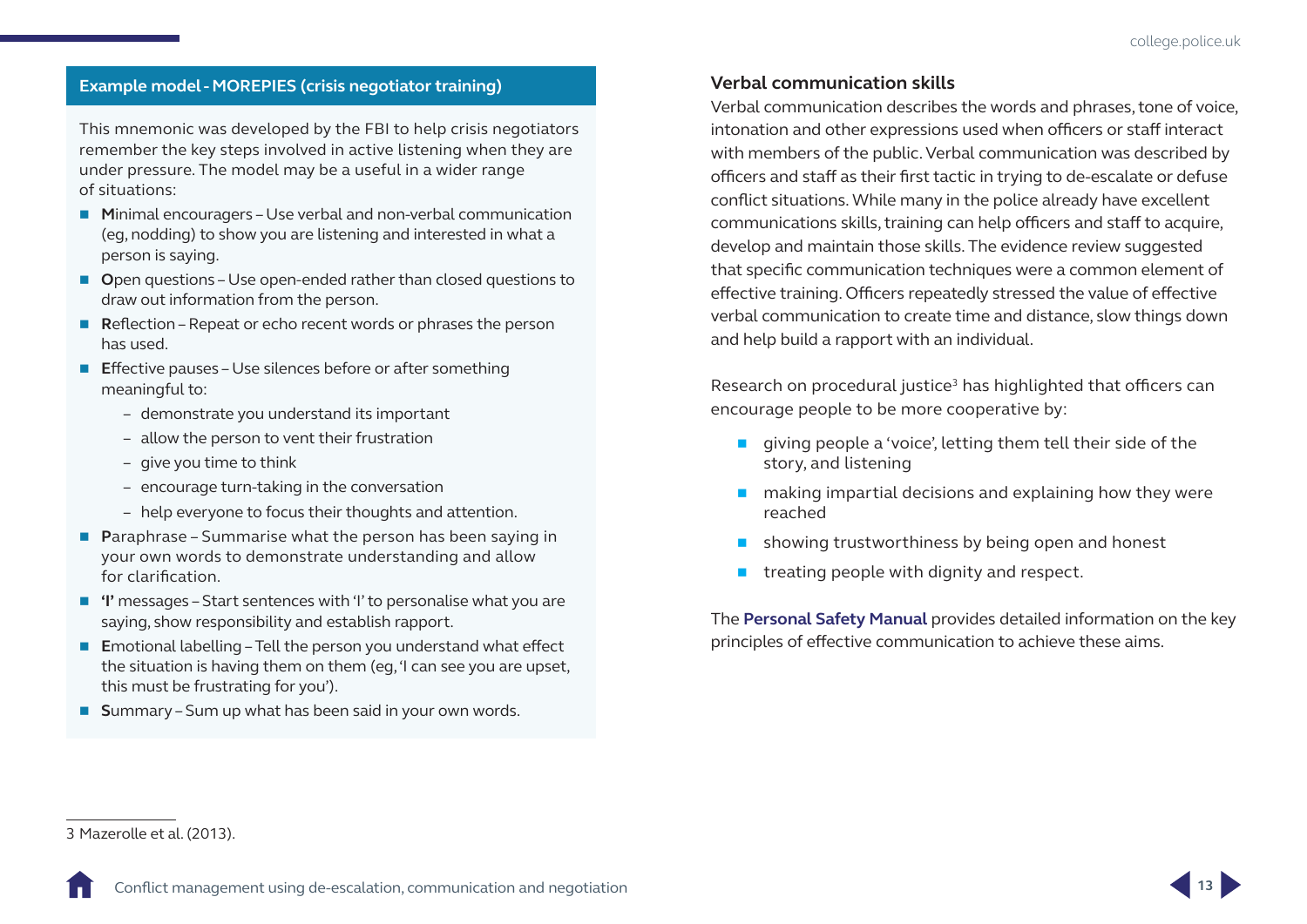#### **Practical advice from the front line – verbal communication**

- Avoid commands beginning with 'don't' and use outcome-focused language instead, eg, 'what is going to happen next is…'
- Use open questions to engage the person.
- $\blacksquare$  Explain why you are taking the action you are.
- $\blacksquare$  Be honest about what is going to happen next.
- Keep talking even during/after going 'hands-on'.
- Speak clearly, use simple language, avoid using jargon and slang where appropriate, and check understanding.
- Do not shout, use a raised voice or use threatening language remain calm.
- $\blacksquare$  Minimise the number of people dealing with the situation, but keep others on standby in case they are needed.
- Introduce vourself, ask the person their name and use it.
- Use the pronoun 'I' rather than 'you' to take responsibility and promote cooperation and understanding.
- $\blacksquare$  Be assertive rather than aggressive, eg, 'I want to help you (aim) but you make that very difficult for me (consequence) when you shout and swear (situation)'.
- Use deflection and redirection to deal with swearing, vulgarity and insults, eg, 'I appreciate what you are saying but…' 'I hear what you are saying but/and…', 'I understand you but…'

#### **Example model – Five-Step Appeal (Personal Safety Manual)**

This model provides officers and staff with a way of dealing with resistance, and involves them giving the person every chance to comply with their requests.

- Step 1: Simple appeal Ask the person to comply with your request.
- Step 2: Reasoned appeal Explain why the request has been made, what law (if any) has been broken, and what has caused the request.
- **Step 3: Personal appeal** Remind the person that they may be jeopardising things that are high priorities to them (eg, loss of free time if arrested, loss of money, loss of income, possibility of a criminal record, loss of respect of their partner and family).
- **Step 4: Final appeal** Tell the person what is required and use a phrase that means the same as the following: 'Is there anything I can reasonably do to make you cooperate with me/us?'
- **Step 5: Action** Reasonable force may be the only option left in the case of continued resistance.

#### **Example model – LEAPS (Personal Safety Manual)**

This simple mnemonic offers a flexible and structured approach to communicating in all situations, not just those that are confrontational.

- Listen Listen to the whole message and the feelings. Do not just take the content at face value, and try not to interrupt.
- Empathy Be open-minded about what is said, show understanding, and try not to judge.
- **Ask Use effective questioning to establish or clarify the facts,** seek opinions and check understanding.
- **P**araphrase Repeat back your understanding of what you have heard.
- **Summarise** Condense everything that has been said into a concise and simple statement, and check on any agreed actions.

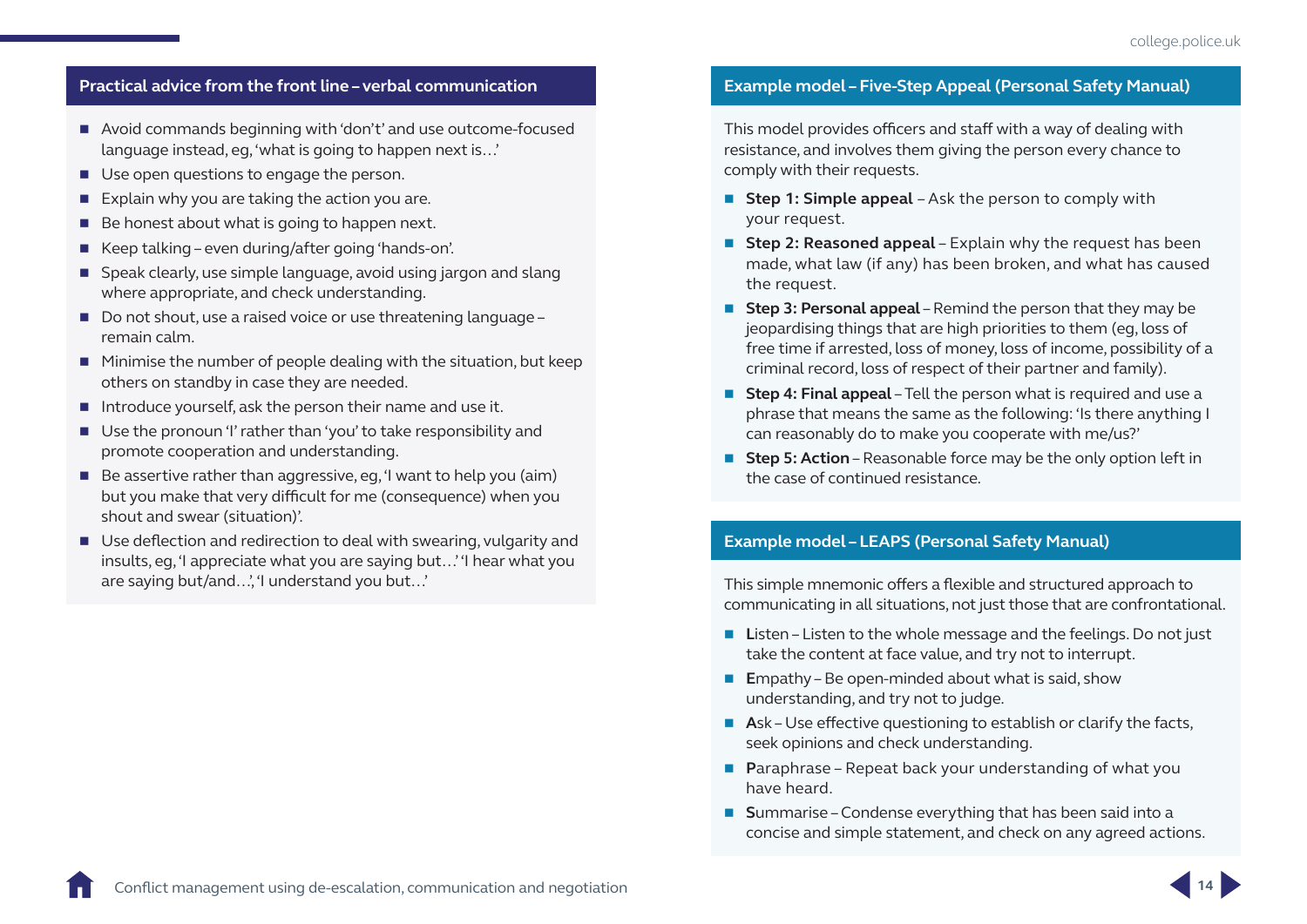#### <span id="page-17-0"></span>**Non-verbal communication skills**

Non-verbal communication refers to body language, such as physical gestures, eye contact, facial expressions, posture and body positioning. It also includes unspoken understandings, presuppositions, and cultural and environmental conditions that may affect any encounter. Non-verbal communication can be powerful and, like verbal language, can be interpreted differently by different people, causing considerable potential for misunderstanding. Officers spoke of the need to be aware of the impact of their own body language, expressions and mannerisms, and that they communicate with a diverse range of people, who will hold different views as to what is acceptable. There is also a need for officers and staff to consider how neurological differences (eg, autism and dyspraxia) and physical illnesses and disabilities may affect a person's non-verbal communication.

Advice on posture, positioning and body movement can be found in the **[Personal Safety Manual](https://www.mle.ncalt.pnn.police.uk/CourseContent/29500/PSM_MOD_06_COMMUNICATION.pdf)**.

#### **Practical advice from the front line – non-verbal communication**

- Allow the person time to speak, continue to signal non-aggression, adopt a relaxed posture and use friendly, open gestures.
- $\blacksquare$  Be aware of your own non-verbal signals signalling a non-aggressive response can help defuse a situation.
- $\blacksquare$  Move slowly, allowing the person space, while adopting a basic or interview stance.
- Be aware of Betari's Box (see below).

#### **Example model - Betari's Box (Personal Safety Manual)**

Betari's Box describes how people can get locked into a vicious or virtuous circle of communication, based on how their attitudes and behaviour respond to each other.



#### **Scenario-based learning**

Scenario-based learning normally involves students working their way through a storyline, where they are required to practise new skills to solve an ambiguous situation or complex problem. The evidence review suggested that training that achieved behaviour change included some form of scenario-based learning. Practitioners agreed, suggesting more realistic role-play scenarios in their training.

Use of realistic scenario-based learning may provide an opportunity to integrate personal safety training into routine practice and help

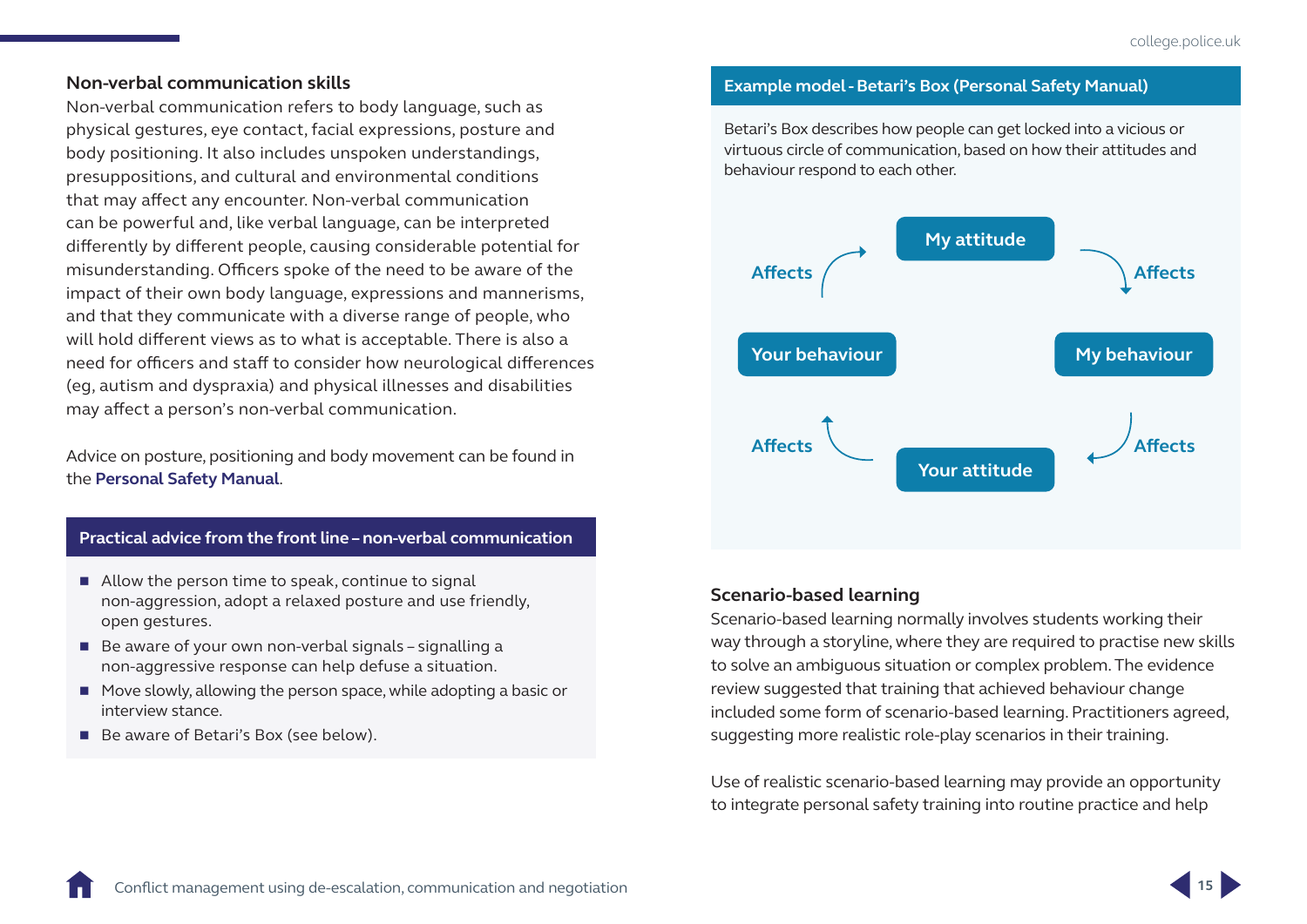<span id="page-18-0"></span>officers to acquire, develop or maintain skills.4 Doing so may help the transition of behaviour from the 'classroom' to the 'street'. It may be difficult for officers and staff to remember and apply communication tactics in dynamic, high-risk situations without practising them until they are second nature. Scenarios may also make officers and staff more confident and better prepared to use their skills in a variety of real-life situations (eg, those involving people in mental health crisis or with neurological differences).

There are a range of options that could be considered. One of the studies included in the evidence review involved officers practising their use of force decision-making skills in realistic field settings (eg, apartments, abandoned warehouses) with trained actors and stress-inducing environmental factors (eg, low light, loud noises).<sup>5</sup> Other possibilities include role-play scenarios within a more traditional personal safety training setting, which give officers the opportunity to handle the scenario in a range of different ways (including de-escalating conflict), or the use of body-worn video footage. Other police training studies have highlighted the importance of students being given the opportunity to practise their skills, reflect on their practice and receive personalised feedback.<sup>6</sup>

#### **Professional development**

Forces have flexibility to decide how they ensure officers and staff are sufficiently skilled in the non-physical aspects of conflict management. It may be necessary for forces to review their current training provision, carry out learning needs analysis, and examine their data on use of force, assaults against the police and police/ public injuries before deciding on what action to take.

There are advantages in forces including non-physical skills in the personal safety training they deliver initially to new recruits and annually to serving officers and staff. Doing so may help officers and staff to:

- understand the full range of options available to them when trying to resolve conflict safely
- see how physical and non-physical skills complement one another
- $\blacksquare$  not get the wrong idea about the most appropriate action when there is an imminent threat.

The downsides with this approach include:

- $\blacksquare$  the time forces have available for personal safety training
- $\blacksquare$  the capacity and capability of instructors to deliver training in communication and negotiation
- $\blacksquare$  the need for officers and staff to develop and maintain their physical skills.

By reviewing what they currently deliver, forces may be able to make space within their existing personal safety training for the teaching of non-physical skills. Forces are advised not to include these skills at the expense of essential physical skills that officers and staff need to resolve conflict effectively and safely, because of their duty of care under the Police (Health and Safety) Act 1997.

Forces may have greater capacity to deliver training on the non-physical aspects of conflict management if they do not seek to include them in personal safety training. Communication and negotiation skills also have wider application, not just in conflict situations. However, the main risk of not taking an integrated



<sup>4</sup> Wheller and Morris (2010).

<sup>5</sup> Andersen and Gustafsberg (2016)Wheller et al. (2013) 6 Wheller et al. (2013).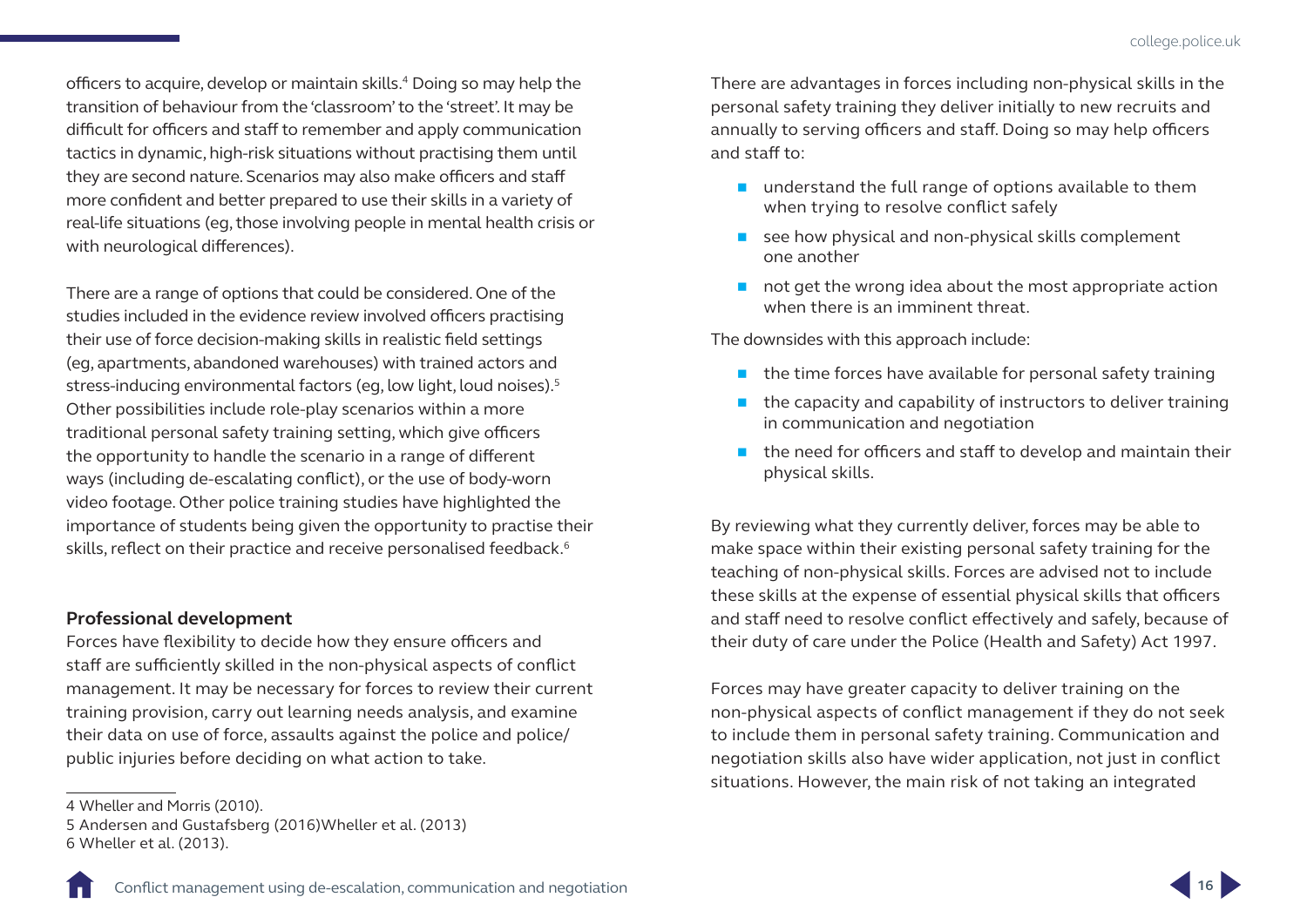approach would be officers and staff not seeing the connection between their physical and non-physical skills.

However forces decide to deliver training, it will require careful handling. If the training content, method of delivery and language used to describe the training is not right, officers and staff could challenge its operational relevance and/or think it is patronising. Forces should also consider how training can be supported through continuing professional development. This approach could help ensure officers and staff retain and improve their skills through practice, self-reflection and personalised feedback. Options include reviewing body-worn video footage and including use of force in professional development reviews and work-based assessments.

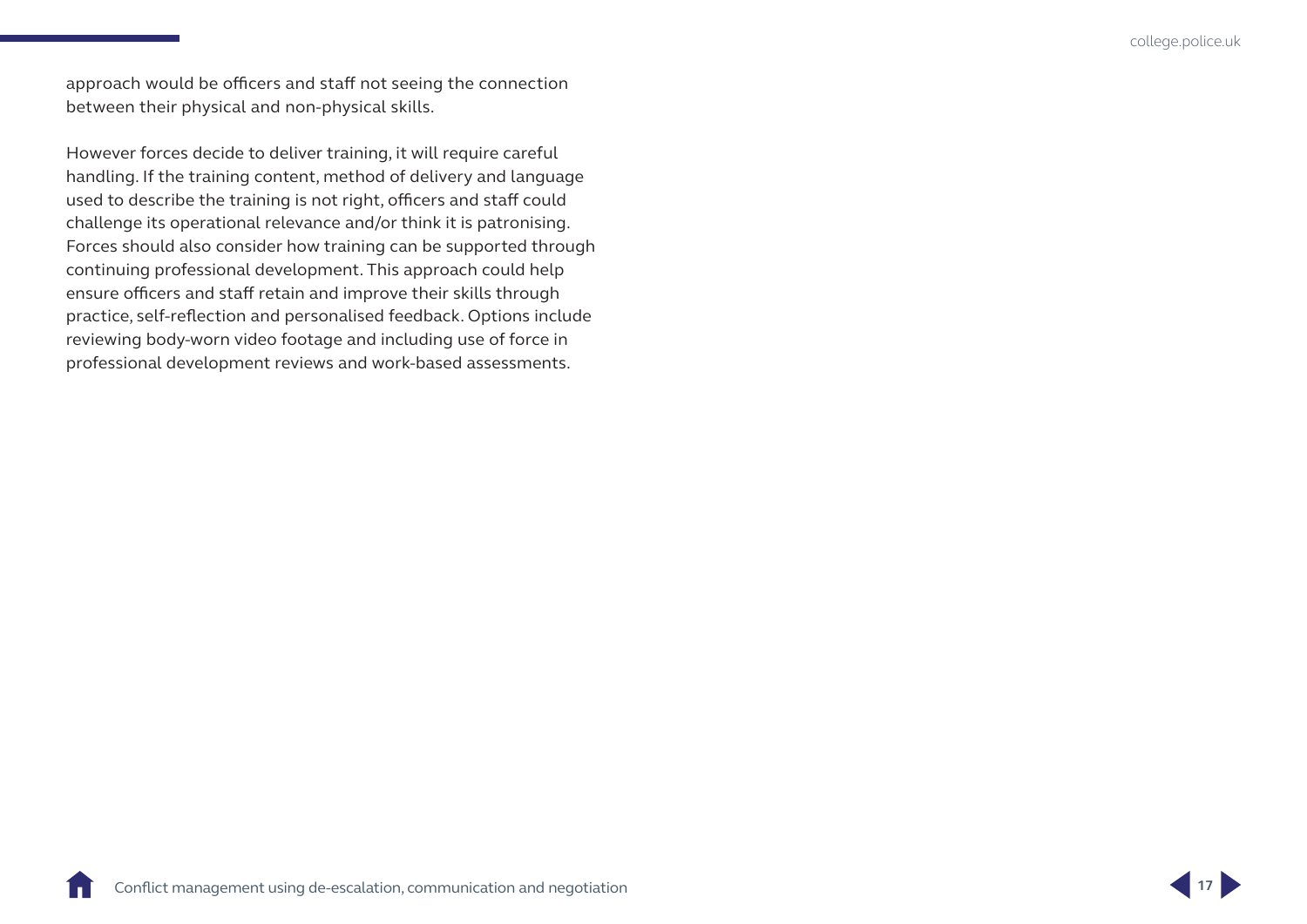# <span id="page-20-1"></span><span id="page-20-0"></span>Guideline 2: **Supervisory support**

**Chief constables should ensure supervisors have:**

- the knowledge and skills to support those officers and **staff who have been assaulted**
- awareness of the factors that may escalate conflict in **order to prevent assaults against officers and staff, and ensure appropriate use of force.**

**These factors could relate to officers and staff (eg, wellbeing and resilience, stress, being a victim of assault), the public or situations.**

**Awareness can be maintained by:**

- **F** routine informal debriefing
- **regular one-to-ones**
- **checking any patterns in data on use of force, assaults against the police, and police/public injuries.**

## **Evidence summary**

Someone's ability to remain calm and communicate effectively in difficult situations was identified by practitioners as being associated with their level of resilience and wellbeing. Supervisors were seen as having a key role to play in recognising wellbeing issues and supporting their staff. The evidence review identified two studies that looked at the impact of emotional exhaustion on use of force with mixed results, and three studies that found previous injury on the job was related to greater use of force.

#### **Evidence-base:**



Empirical evidence: good|moderate|**limited**

Practitioner evidence: **available**

Supervisors can play an important role in supporting officers and staff who have been assaulted and encouraging reflective practice (eg, by debriefing difficult encounters and encouraging officers to consider alternative options when tackling future encounters). Supervisors also need to be aware of any background issues that could lead to confrontation escalating. They can use regular one-to-ones and informal debriefs, as well as the results of data analysis about the use of force, assaults and police/public injuries, to understand what support officers and staff in their teams need (eg, training, continuing professional development and access to wellbeing services). Forces will need to help supervisors who lack the knowledge, skills and/or capacity to support officers and staff who have been assaulted, so that this role is not seen as being an 'extra burden'.

### **Wellbeing and resilience**

Background issues – on their own or in combination – can affect interactions between the police and public, and make it more likely that these encounters will deteriorate and/or result in force being used. Practitioners identified wellbeing and resilience as important factors that can contribute to conflict escalating. They felt their ability to stay calm and communicate effectively during confrontational encounters was strongly associated with their personal levels of resilience and wellbeing. They also talked about how the emotional labour involved in their public-facing roles, and the abuse they can face, can affect their wellbeing and resilience, and lead to them becoming 'hardened'.

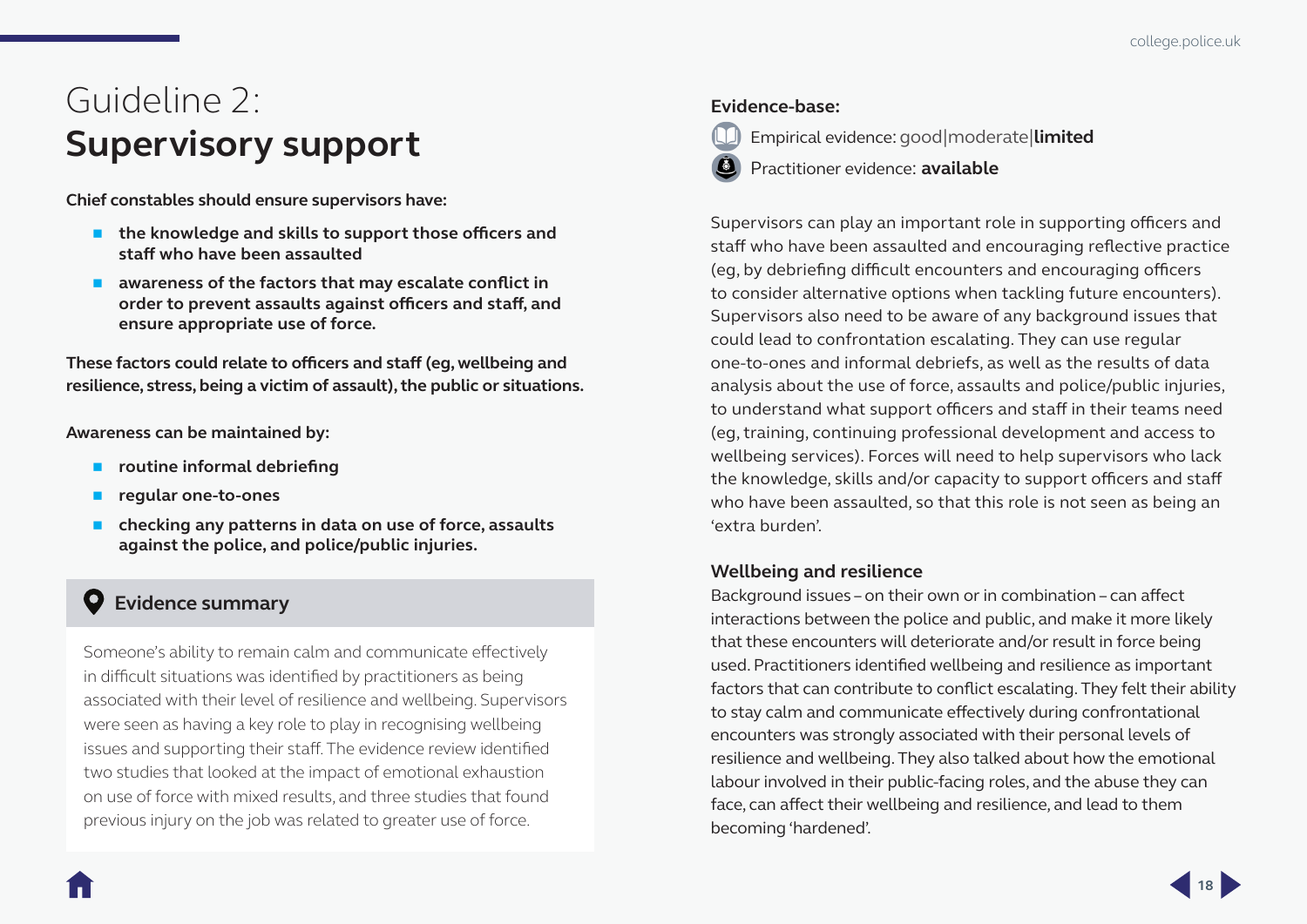#### <span id="page-21-0"></span>**Practical advice from the front line – wellbeing and resilience**

- Debriefing incidents was cited by some officers as a useful way for officers and staff to voice and reflect on issues as a team, and prevent them taking those issues 'home' with them.
- $\blacksquare$  The need for supervisors to develop positive team and supervisory relationships was highlighted:
	- because officers and staff can be good at hiding stress and other wellbeing issues
	- to enable people to spot any behaviour that is out of the norm.
- Regular one-to-ones were seen as essential opportunities for officers and staff to open up about problems. Supervisors need to be prepared to have these conversations and, where appropriate, encourage and help officers and staff to access support (eg, local welfare services).
- The bravado and 'banter' sometimes on display at shift briefings, and the belief that being placed on restricted duties would create more work for colleagues, were both thought to be potential barriers to officers and staff opening up about wellbeing issues.

#### **Stress**

Officers and staff had consistent views on the impact of stress on their decision-making during confrontational situations. They said being stressed:

- $\blacksquare$  made it more likely that they would become task-focused, make rash decisions, lose motor skills, forget their training and communicate poorly
- lowered their tolerance levels, meaning they could react or use force sooner than they would do normally
- would inhibit their ability to listen and come up with creative solutions to the situation.

Complex police demand, coupled with resource pressures, were thought to contribute to escalation of conflict because they created an increasingly stressful environment for officers and staff. In particular, the accumulation of jobs during a shift and need for situations to be resolved quickly were specifically felt to make decision-making more pressurised.

Some also felt that stress and stress-related illness were not always taken as seriously as they should be by supervisors.

#### **Being a victim of assault**

Assaults against police officers and staff are offences under the **[Assaults on Emergency Workers \(Offences\) Act 2018](https://assets.publishing.service.gov.uk/government/uploads/system/uploads/attachment_data/file/755660/annex-a-assaults-on-emergency-workers-act-circular-2018-01.pdf)**, and are punishable by up to 12 months in prison. Officers and staff should be encouraged to report any assaults they experience and should also expect to be treated in the same way as a member of the public who has been assaulted.

Forces have adopted the Police Federation's seven-point investigation plan for dealing with assaults against the police. It highlights some specific responsibilities for supervisors, including:

- **Completing a safety incident report with the victim**
- seeing the victim as soon as possible after the incident and discussing a welfare plan (recognising that officers and staff may downplay the impact of the incident)
- $\blacksquare$  informing the relevant senior leaders of the assault, so they can discuss it at the daily management meeting and identify any organisational learning.

The evidence review identified research suggesting officers and staff who were victims of assault might be more likely to use force to resolve conflict in the future. The experience of being assaulted could affect their perceptions of risk and encourage them to go

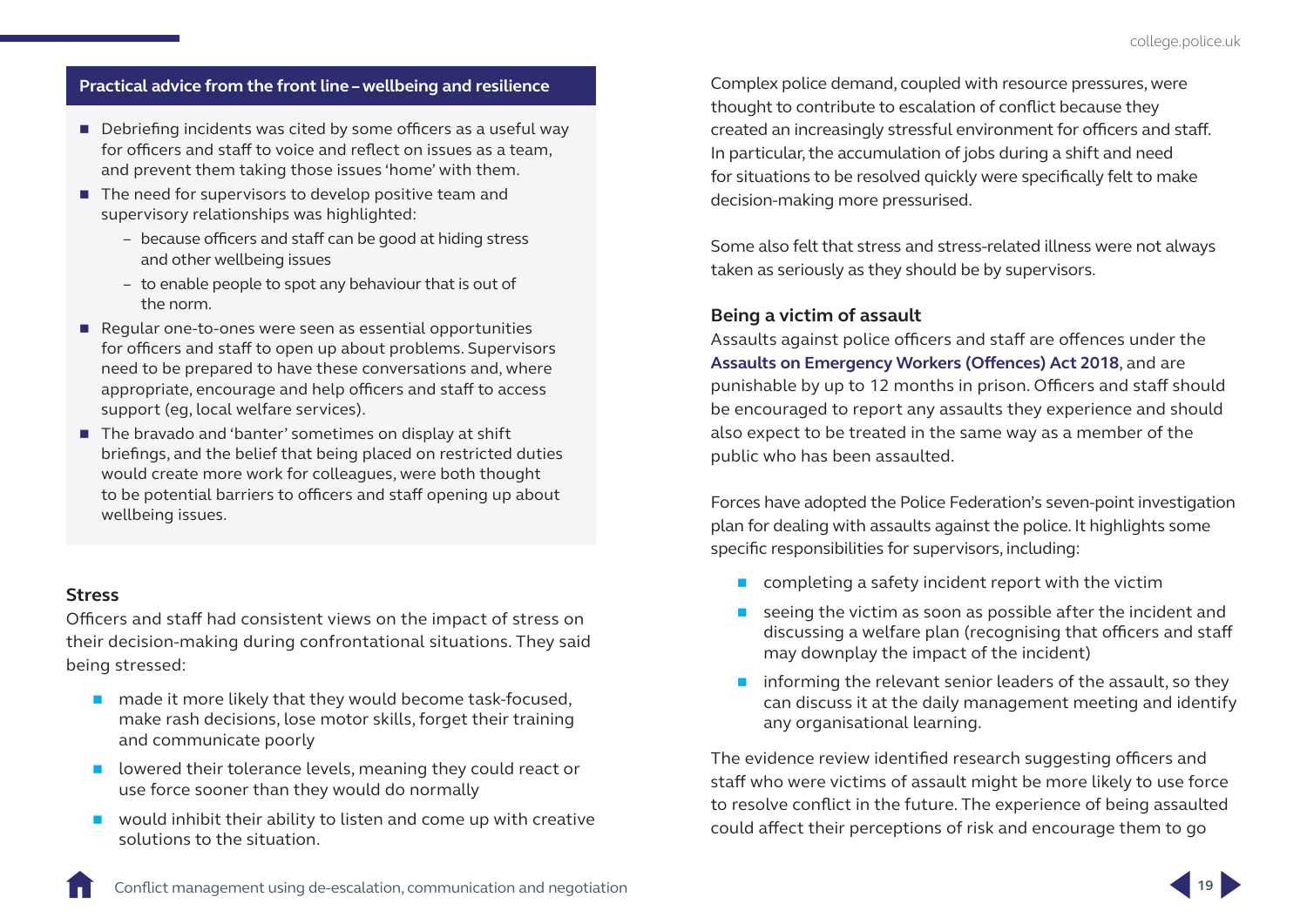'hands-on' quicker next time, to prevent a repeat of the incident. While completely understandable, this could, paradoxically, increase the risks to their own safety, and prevent them from using more proportionate responses.

The **[National Police Wellbeing Service](https://oscarkilo.org.uk/)** supports forces in their wellbeing provision to officers and staff, such as how best to deal with trauma. Three other levels of support are typically available to officers and staff who have been assaulted:

- $\blacksquare$  many forces provide local welfare services for those who have been physically and/or psychologically affected by assaults
- occupational health may provide additional support if these issues affect officers' or staff members' work
- $\blacksquare$  a range of national charities extend the services that are available locally. They include **[Flint House](https://www.flinthouse.co.uk/)**, **[Disabled Police](http://www.disabledpolice.info/)  [Association](http://www.disabledpolice.info/)**, **[Police Care UK](https://www.policecare.org.uk/)**, **[Police Dependants' Trust](https://www.pdtrust.org/)**, **[Blue Lamp Foundation](http://www.bluelampfoundation.org/)**, **[Defence Medical Welfare Service](https://dmws.org.uk/our-service/who-we-support/)** and **[The Police Treatment Centres](http://www.thepolicetreatmentcentres.org/)** .

Further advice is available in the College's **[practical guide on how](https://www.college.police.uk/What-we-do/Support/Health-safety/Documents/Responding-to-trauma-in-policing.pdf)  [to respond to trauma in policing](https://www.college.police.uk/What-we-do/Support/Health-safety/Documents/Responding-to-trauma-in-policing.pdf)**.

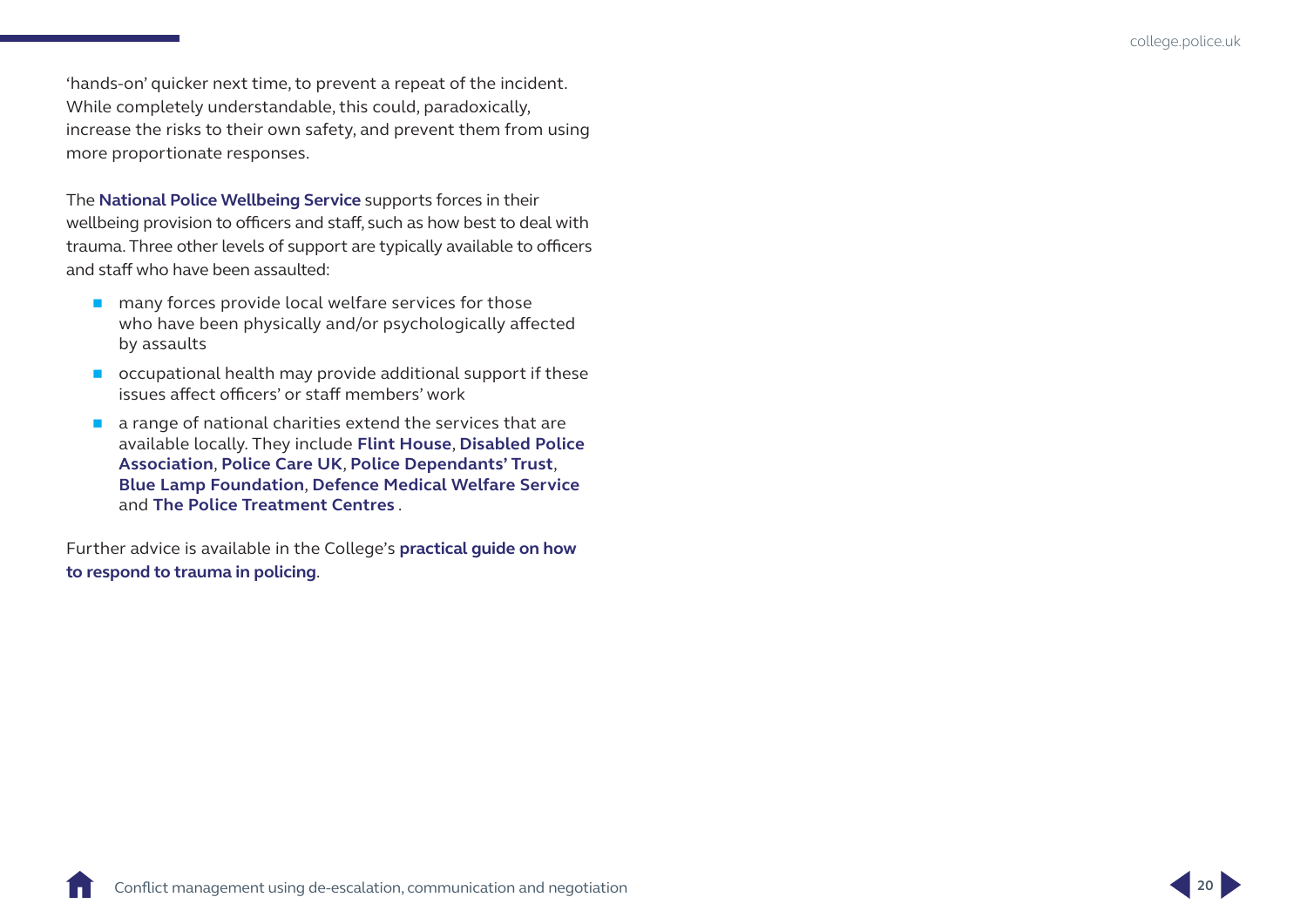# <span id="page-23-1"></span><span id="page-23-0"></span>Guideline 3: **Learning the lessons**

**Chief constables should ensure forces take an evidence-based approach to developing and maintaining officer and staff skills in the non-physical aspects of conflict management, use of force and personal safety.**

**Existing data should be used where available. These may include:**

- data on use of force, assaults against the police, **and police/public injuries**
- **root cause analysis**
- **post-incident debriefs.**

## **Evidence summary**

The evidence review found limited empirical evidence. Officers and staff said, however, there was room to improve personal safety training. They felt insufficient time was spent training non-physical skills. They were also concerned about reductions in the amount of time spent on physical skills, how often personal safety was taught and its perceived inconsistency. The quideline committee also highlighted existing data sources that forces could use to identify areas for skill development and to help ensure training was fit for purpose.

#### **Evidence-base:**



Empirical evidence: good|moderate|**limited**

Practitioner evidence: **available**

By carrying out exploratory analysis of their data to identify patterns, forces should be better placed to understand the risks to safety, identify learning needs and assess training delivery. Routine analysis like this will help forces to make better use of limited training time, prioritise the most important training content and improve training delivery.

Data analysis may also help forces to identify the officers and staff who are at the greatest risk of being assaulted, using force or causing injury, so that support can be better targeted and help improve the police response to these issues.

### **Evidence-based approach**

**[Evidence-based policing](https://whatworks.college.police.uk/About/Pages/What-is-EBP.aspx)** is an approach in which officers and staff use the best available evidence to inform and challenge policing policy and practice. In the context of managing conflict, this approach might involve forces:

- $\blacksquare$  analysing their data on use of force incidents, assaults against the police and police/public injuries to understand better the risks to officers, staff and the public
- using formal post-incident debriefs and root-cause analysis systematically to identify and learn lessons from incidents and near-misses.

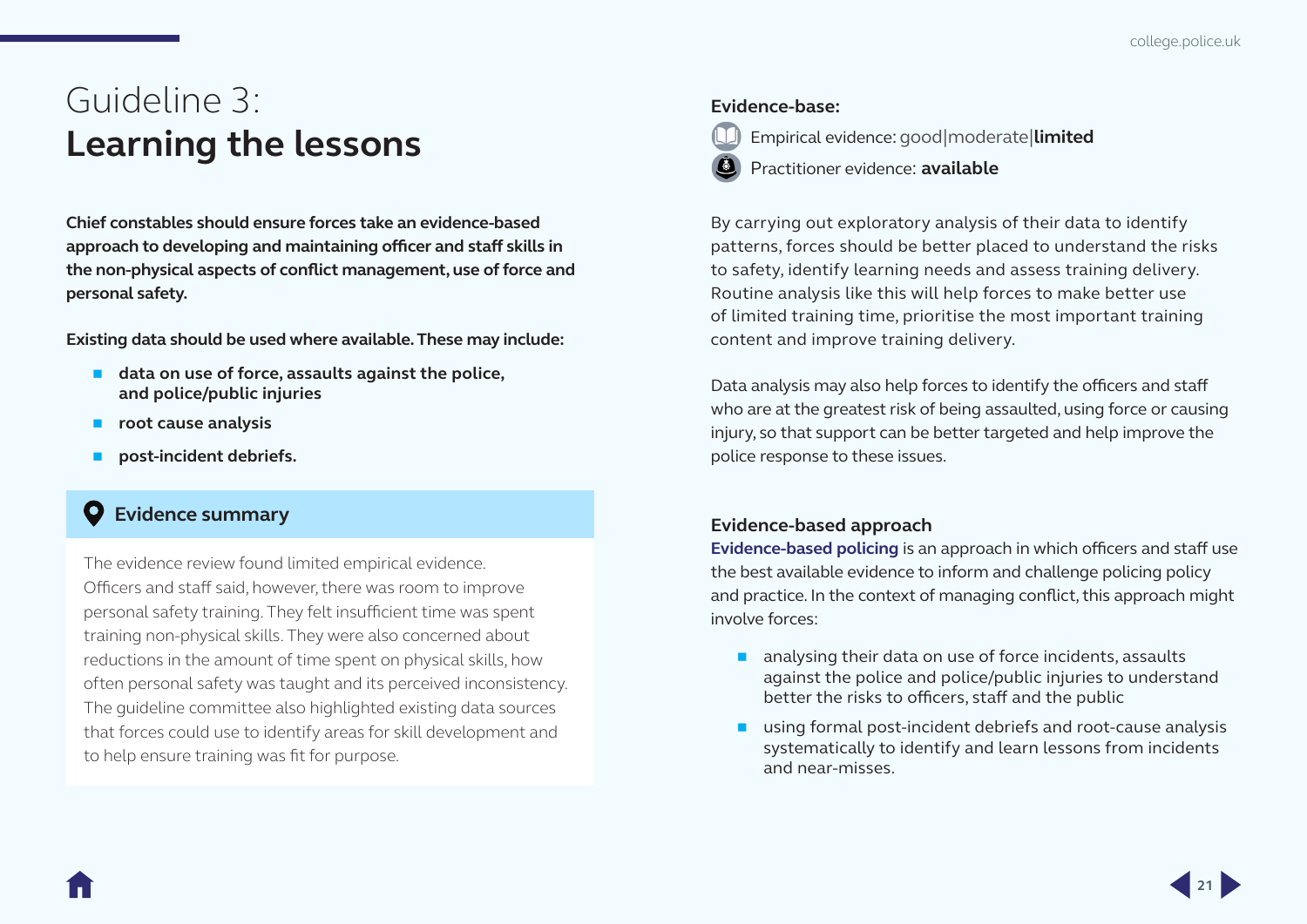### <span id="page-24-0"></span>**Data on use of force, assaults against the police, and police/public injuries**

Forces have been collecting data on the police use of force for several years, but not in a consistent way. Following a call for greater transparency by the Home Secretary in 2014, the National Police Chiefs' Council carried out a review of forces' recording practices and proposed a nationally consistent approach. This resulted, from April 2017, in forces agreeing to collect and publish the same data on the use of force. The agreed dataset includes, for example, details on injuries to officers/staff and citizens sustained during use of force incidents. In addition, forces may also gather other data on assaults against officers and staff. These data on use of force, assaults and police/public injuries should enable forces and their partners to assess the use and impact of different use of force techniques, and develop a stronger evidence base on the effectiveness of training, tactics and equipment. Forces may develop a more rounded assessment of these issues by looking at other data (eg, from complaints and post-incident procedures following death and serious injury).

#### **Root-cause analysis**

It is important for forces to learn lessons from adverse events or near-misses if they are to prevent similar things happening again. **[Root-cause analysis](https://www.england.nhs.uk/wp-content/uploads/2015/04/serious-incidnt-framwrk-upd.pdf)** is a formal process used in the NHS to identify the factors that contributed to an incident in which patient safety was compromised. The aim is to identify ways to improve rather than hold anyone to account for what they did or did not do. This type of approach is intended to be:

- open and transparent
- **Paragele Preventative of recurrences**
- objective
- $\blacksquare$  focused on weaknesses in the system
- proportionate to the incident
- timely and responsive
- collaborative.

#### **Post-incident debriefs**

Formal debriefs after incidents or near-misses can help to identify notable practice and areas for improvement by allowing officers and staff to reflect on what happened during those incidents and any learning from them. Debriefs can be used to:

- $\blacksquare$  highlight issues regarding operational performance of a team or individual officers/staff members
- $\blacksquare$  help understand what happened, why and what could have been done differently
- $\blacksquare$  prevent mistakes recurring
- $\blacksquare$  identify issues with stress and wellbeing among officers and staff
- **help officers and staff share intelligence and other** information, and to raise any concerns.

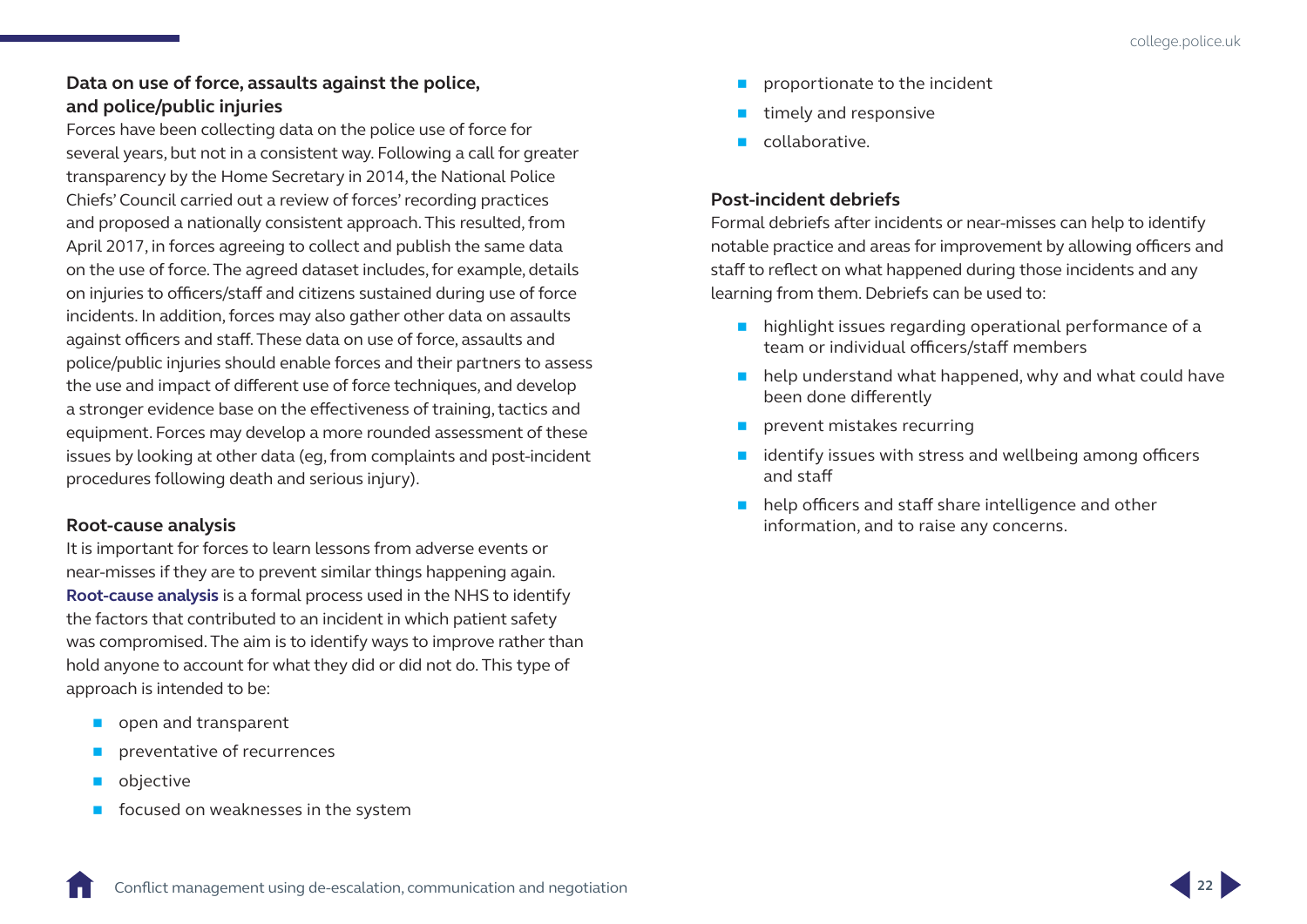# <span id="page-25-1"></span><span id="page-25-0"></span>Guideline 4: **Developing the evidence base**

**Chief constables should work with the College, the wider police service and relevant partner agencies, as well as academia and other experts to develop the evidence base on the use of force, assaults against the police and police/public injuries, by:**

- **analysing police data**
- **exploring and sharing current training practices**
- **testing the impact of training innovations (eg, content, method of delivery and frequency of training).**

### **Evidence summary**

The evidence review identified a limited number of well-designed and implemented studies and very few that were carried out in a policing context, which demonstrated a clear gap in the evidence.

#### **Evidence-base:**

Empirical evidence: good|moderate|**limited** Practitioner evidence: **available**

The evidence review carried out to support the development of these guidelines revealed a general lack of research from the UK on issues relating to the police use of force. There is an opportunity for the police service and its partners to work collaboratively to address these gaps in the evidence. The availability of nationally consistent data on use of force incidents means there is now scope to carry out exploratory analysis, for example, on:

- **the factors associated with officers and staff being assaulted** or injured, different types of force being used, public injuries and incidents escalating
- $\blacksquare$  individual, team and force-level differences
- $\blacksquare$  the effect of personal safety training.

Critical gaps remain in the evidence on personal safety training about what specific techniques should be taught, how they should be taught, for how long and how often, and what effect training has on officer/staff and public safety. **[Guideline 1](#page-9-0)** in particular provides the scope for the police service and its partners to develop and test the impact of innovations in training (eg, coverage of the non-physical aspects of conflict management and use of realistic scenario-based learning) through carefully designed and executed studies. In addition, exploratory research using a range of methods (eg, the analysis of body-worn video footage) would help to develop a better understanding of the issues that officers, staff and members of the public face during conflict situations and how personal safety training is currently delivered across the service, both of which could inform the design of innovations in professional development.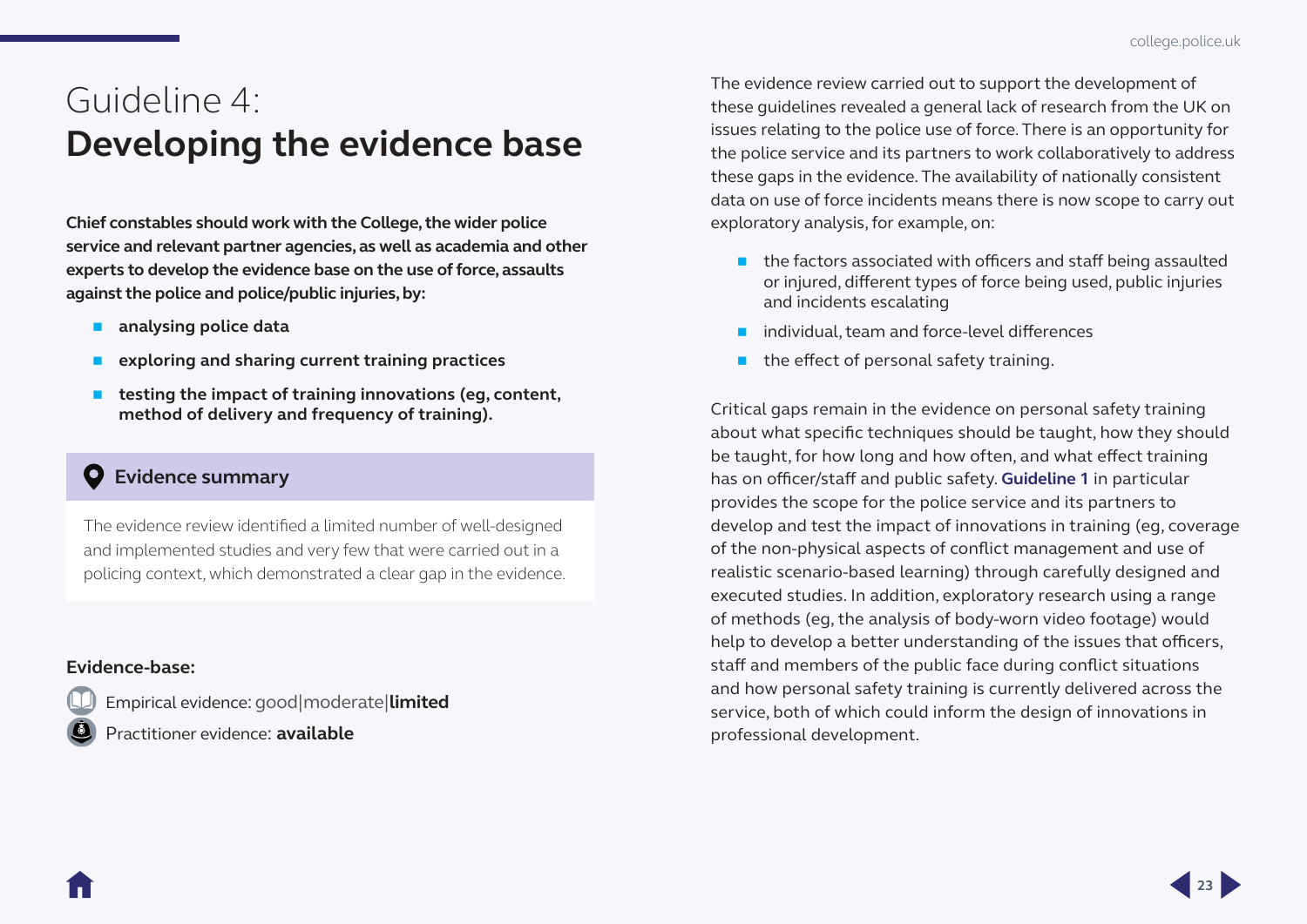<span id="page-26-0"></span>References Andersen, J. and Gustafsberg, H. (2016) A training method to improve police use of force decision making: A randomized controlled trial. SAGE Open, 6(2), pp 1–13.

> Mazerolle, L., Bennett, S., Davis, J., Sargeant, E. and Manning, M. (2013) Legitimacy in policing: A systematic review. Campbell Systematic Reviews, 9(1), pp 1–147.

Salas, E., Tannenbaum, S. I., Kraiger, K. and Smith-Jentsh, K.A. (2012) The science of training and development in organisations: What matters in practice. Psychological Science in the Public Interest, 13(2), pp 74–101.

Wheller, L., Quinton, P., Fildes, A. and Mills, A. (2013) The Greater Manchester Police procedural justice training experiment: The impact of communication skills training on officers and victims of crime. Ryton-on-Dunsmore: College of Policing.

Wheller, L. and Morris, J. (2010) What works in training, behaviour change and implementing guidance? London: National Policing Improvement Agency.